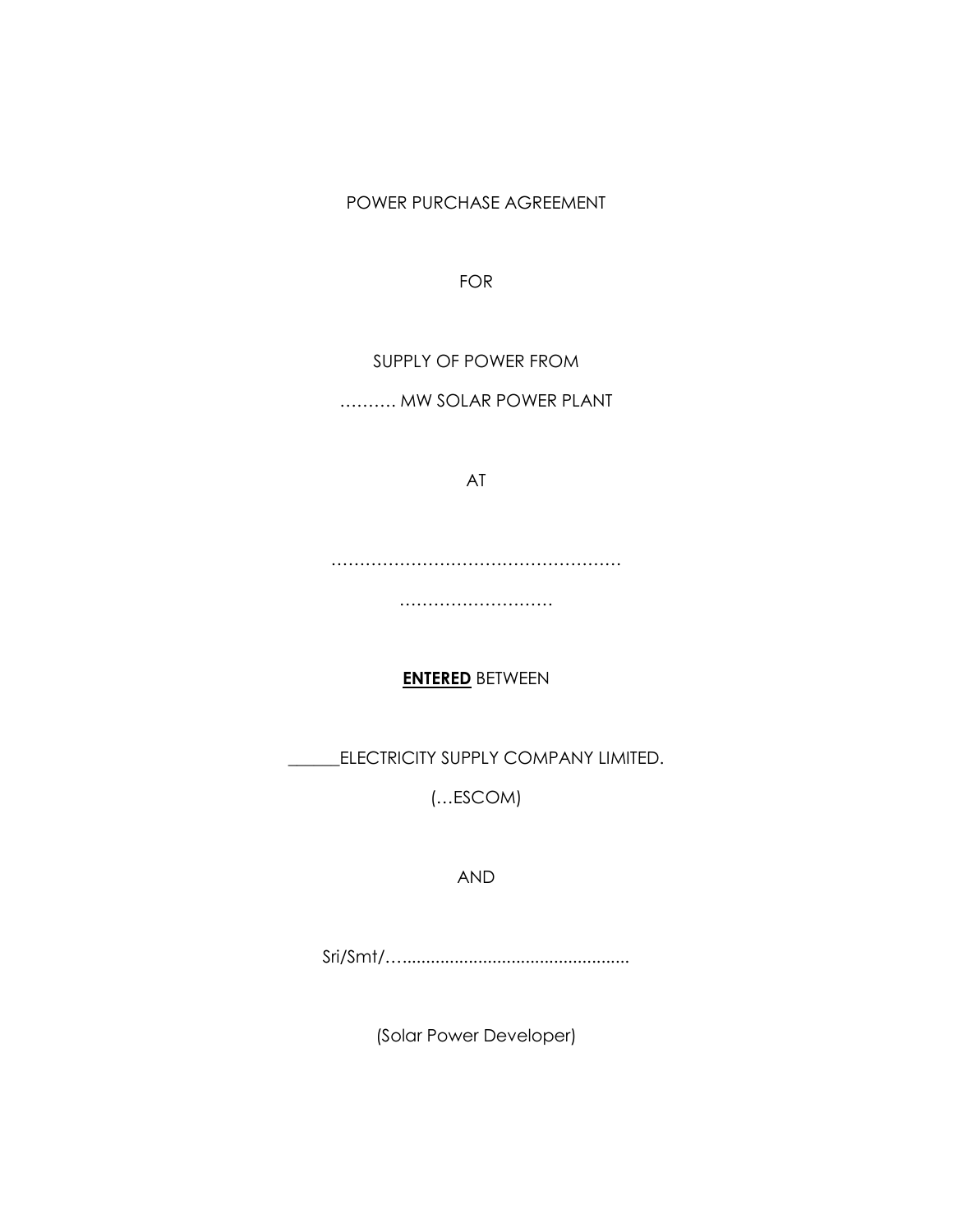This Power Purchase Agreement is made at **…** …..on ...... ... ....2015, between…………….ELECTRICITY SUPPLY COMPANY LIMITED, a Government of Karnataka undertaking, the Company formed and incorporated in India under the Companies Act, 1956, with its registered office located at ……….., Karnataka State, hereinafter referred to as the "ESCOM" (which expression shall, unless repugnant to the context or meaning thereof, include its successors, and permitted assigns) as party of the first part,

## AND

Sri/Smt…...………………/ with permanent address / Office ……………../ hereinafter referred to as the "Solar Power Developer (SPD)" (which expression shall, unless repugnant to the context or meaning thereof, include its successors, and permitted assigns) as party of the second part.

The ESCOM and the SPD will be jointly known as the parties and will be individually known as party.

#### WHEREAS,

- **(a)** Karnataka Renewable Energy Development Limited. ("KREDL") incorporated under the companies Act, 1956 is a nodal agency of the Government of Karnataka for facilitating the development of renewable energy in Karnataka. This project is allotted under segment 1, category 1, of solar policy of GoK and in compliance of Government order EN62 VSC 2014, Bangalore dated 26.08.2014.
- **(b)** Pursuant to GO thereto, KREDL had accordingly invited applications online on 09.10.2014.
- **(c)** After evaluation of the applications received, the committee has accepted the proposal of the applicant for allotment of solar project.
- **(d) KREDL has issued letter of Award in its letter No:…….Dated :………to Sri/Smt ……………. and instructed to execute the PPA with …ESCOM within…….**
- **(e) The board of directors of …ESCOM, in their meeting dated …… agreed and gave consent for purchase of solar power from the solar power project developed by the SPD.**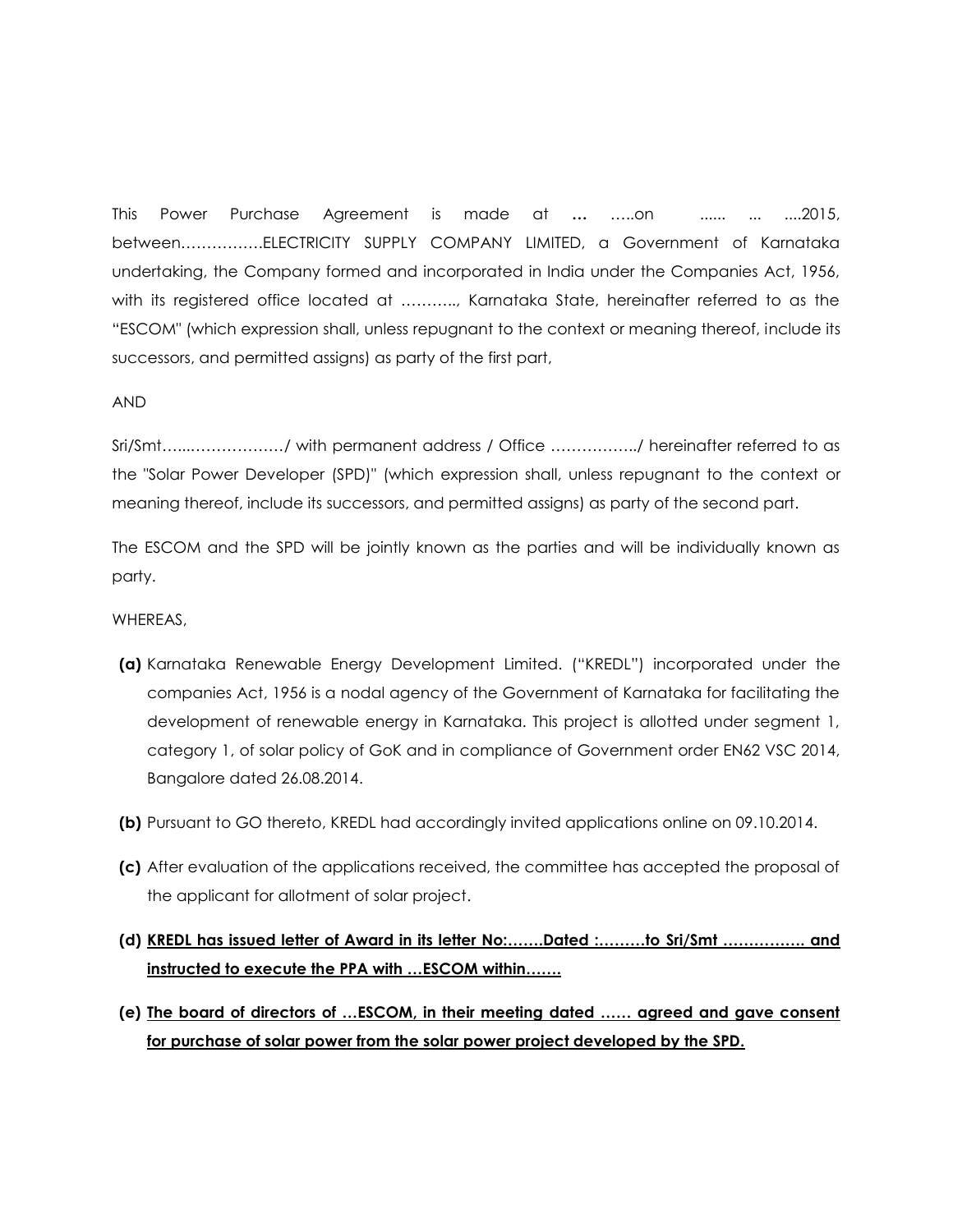- **(f)** The SPD requested …ESCOM vide letter dated ……………..….to facilitate signing of Power Purchase Agreement for the purpose of undertaking and performing the obligations under this Agreement.
- **(g) Pursuant to above Para (a) to (e) the SPD plans to develop, design, engineer, procure finance, construct, own, operate and maintain a Solar Power project, hereinafter defined as the Project, with a gross capacity of ….. MW and Net capacity of…… MW at …………Village, ………….District, Karnataka State and desires to sell Electricity generated in the said project to ...ESCOM and …ESCOM, which is at present engaged in the purchase, supply and distribution of electricity has agreed to purchase Electricity generated in the said project (as hereinafter defined) from the SPD on the conditions set forth herein.**

NOW THEREFORE IN VIEW OF THE FOREGOING PREMISES AND IN CONSIDERATION OF THE MUTUAL COVENANTS AND CONDITIONS HEREINAFTER SET FORTH ...ESCOM AND THE SPD, HEREBY AGREE AS FOLLOWS: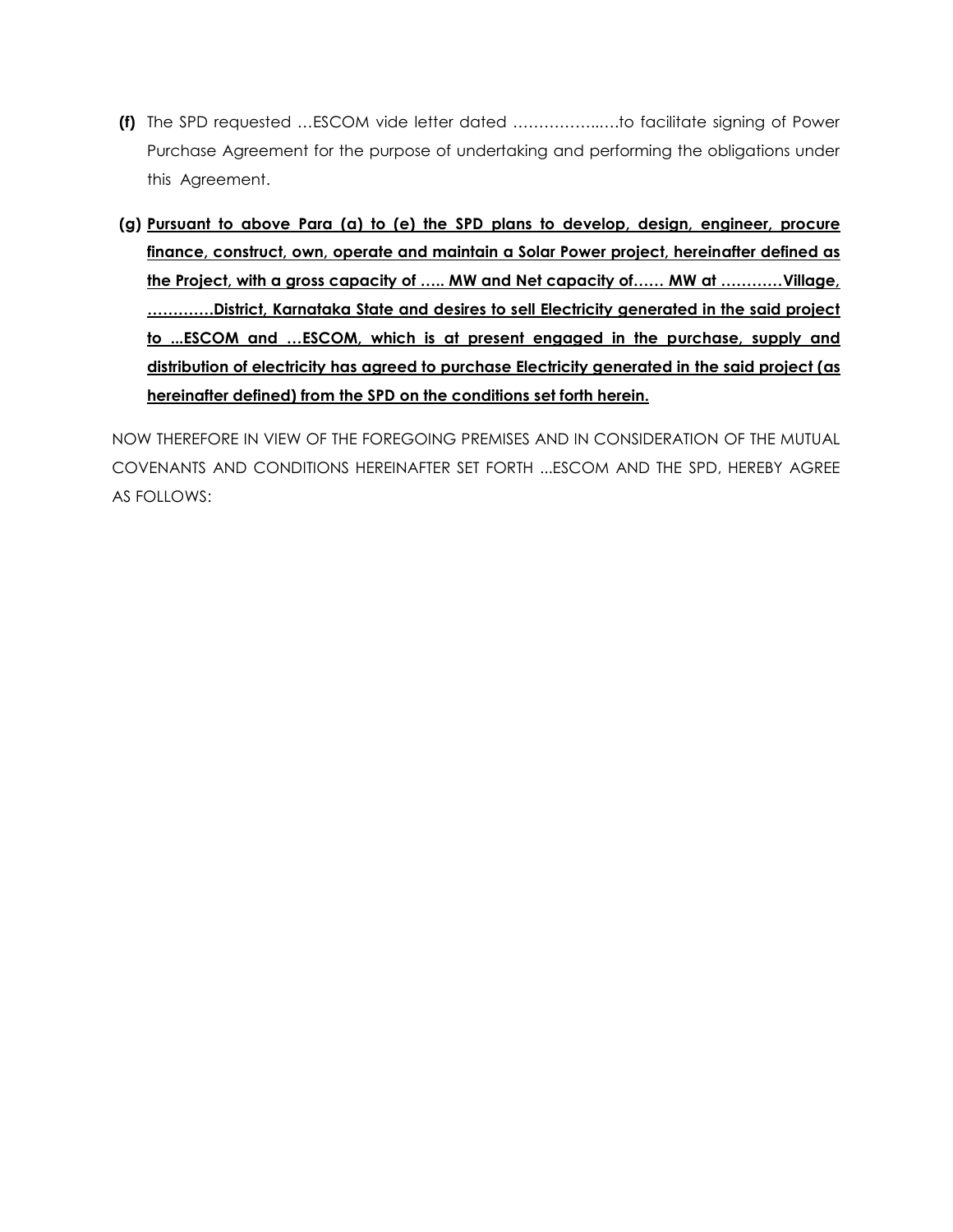#### **Article-1**

#### **Definitions**

**1.1** For all purposes of this Agreement, **unless the context otherwise requires** the following words and expressions shall have the respective meanings set forth below:

## **"Act"or "Electricity Act, 2003"**

shall mean the Electricity Act, 2003 and include any modifications, amendments and substitution from time to time.

#### **"Agreement" or "Power Purchase Agreement" or "PPA"**

shall mean this Power Purchase Agreement including its recitals and Schedules, amended or modified from time to time in accordance with the terms hereof.

## **"Appropriate Commission"**

shall mean the Central Electricity Regulatory Commission referred to in sub- section (1) of section 76 or KERC.

#### **"Bill Dispute Notice"**

shall mean the notice issued by a Party raising a Dispute regarding a Monthly Bill or a Supplementary Bill issued by the other Party;

#### **"Business Day"**

**means any Day on which commercial banks are not authorized or not required by Law to remain closed in the State of Karnataka.**

#### **"Capacity Utilization Factor" or "CUF"**

Shall have the same meaning as provided in KERC tariff order dated .....................and as amended from time to time.

## **"Change in Law"**

shall have the meaning ascribed thereto in Article 14 of this Agreement.

#### **"Commission"/ "KERC"**

**means the Karnataka Electricity Regulatory Commission.**

## **"Commercial Operation Date"**

**with respect to the Project shall mean the date on which the Project is available for commercial operation and such date as specified in a written notice given at least ten days**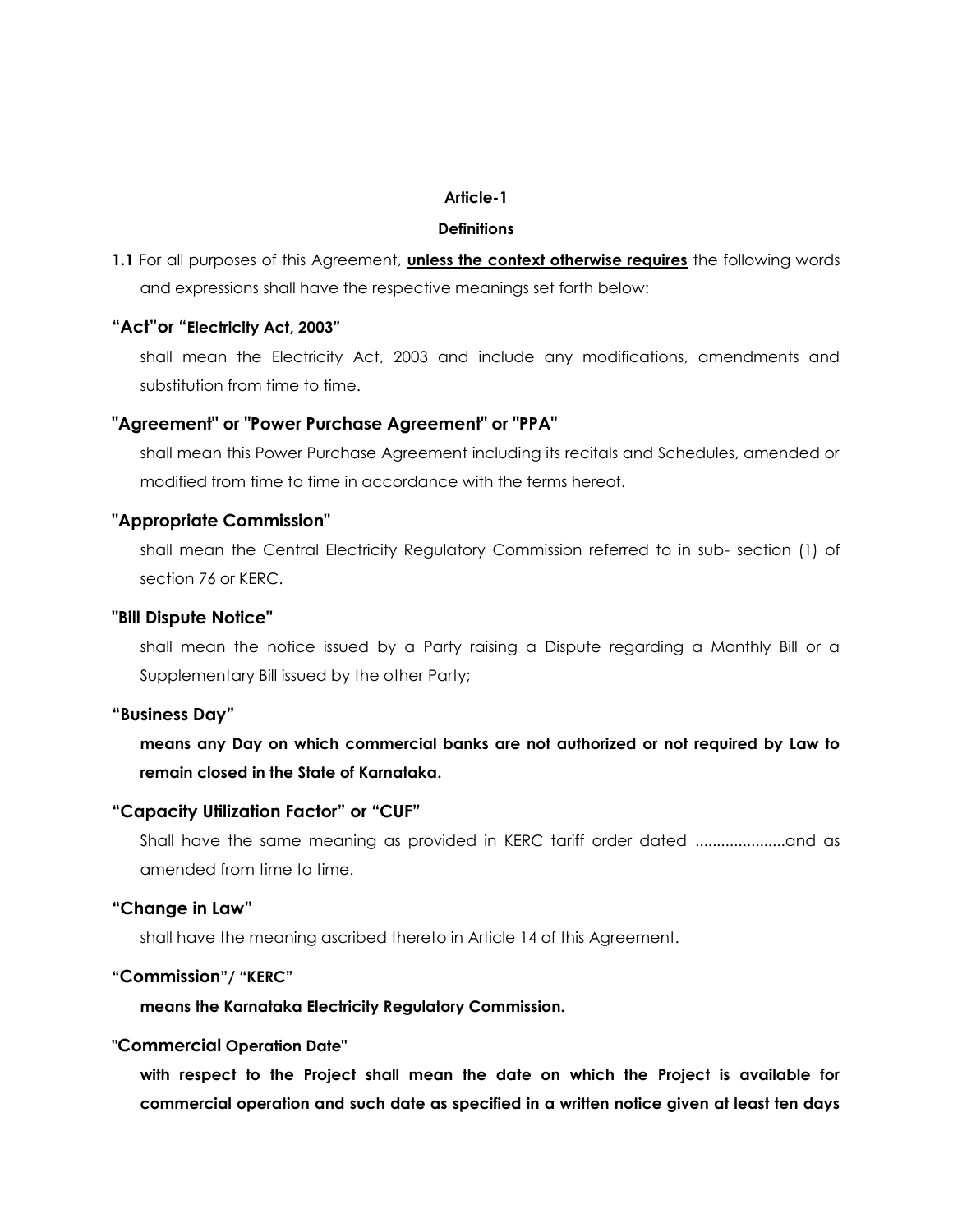**in advance by the SPD to …ESCOM and in any case, shall not be beyond the Scheduled Date of Completion.**

## **"Corporation"**

**means Karnataka Power Transmission Corporation Limited (KPTCL) or its successor entity.**

#### **"Contract Year"**

**shall mean the period beginning from the Effective Date and ending on the immediately succeeding March 31 and thereafter each period of 12 months beginning on April 1 and ending on March 31 provided that the last Contract Year of this Agreement shall end on the last day of the Term of this Agreement;** 

## **"Delivery Point" or "Interconnection Point"**

**shall be the point at which the power is injected in to the substation bus of the …ESCOM/Corporation.**

## **"Due Date"**

shall have the same meaning ascribed thereto in Clause 6.3 of this Agreement.

#### **"Effective Date"**

shall mean date of signing of this Agreement;

#### **"Electricity Laws"**

**shall mean the Electricity Act, 2003 and the relevant rules, notifications, and amendments issued thereunder and all other Laws in effect from time to time and applicable to the development, financing, construction, ownership, operation or maintenance or regulation of electricity generating companies in India.**

#### **"Emergency"**

**means a condition or situation affecting either the Corporation's/..ESCOM's electrical system or the Grid System, including without limitation, voltage/frequency variations beyond the Technical Limits, which threatens the safe and reliable operation of such system or which is likely to result in disruption of safe, adequate and continuous electric supply by Corporation or the Grid System or could endanger life or property.**

#### **"Encumbrances"**

means any encumbrance such as mortgage, charge, pledge, lien, hypothecation , security interest, assignment, privilege or priority of any kind having the effect of security or other such obligations and shall include without limitation any designation of loss payees or beneficiaries or any similar arrangement under any insurance policy pertaining to the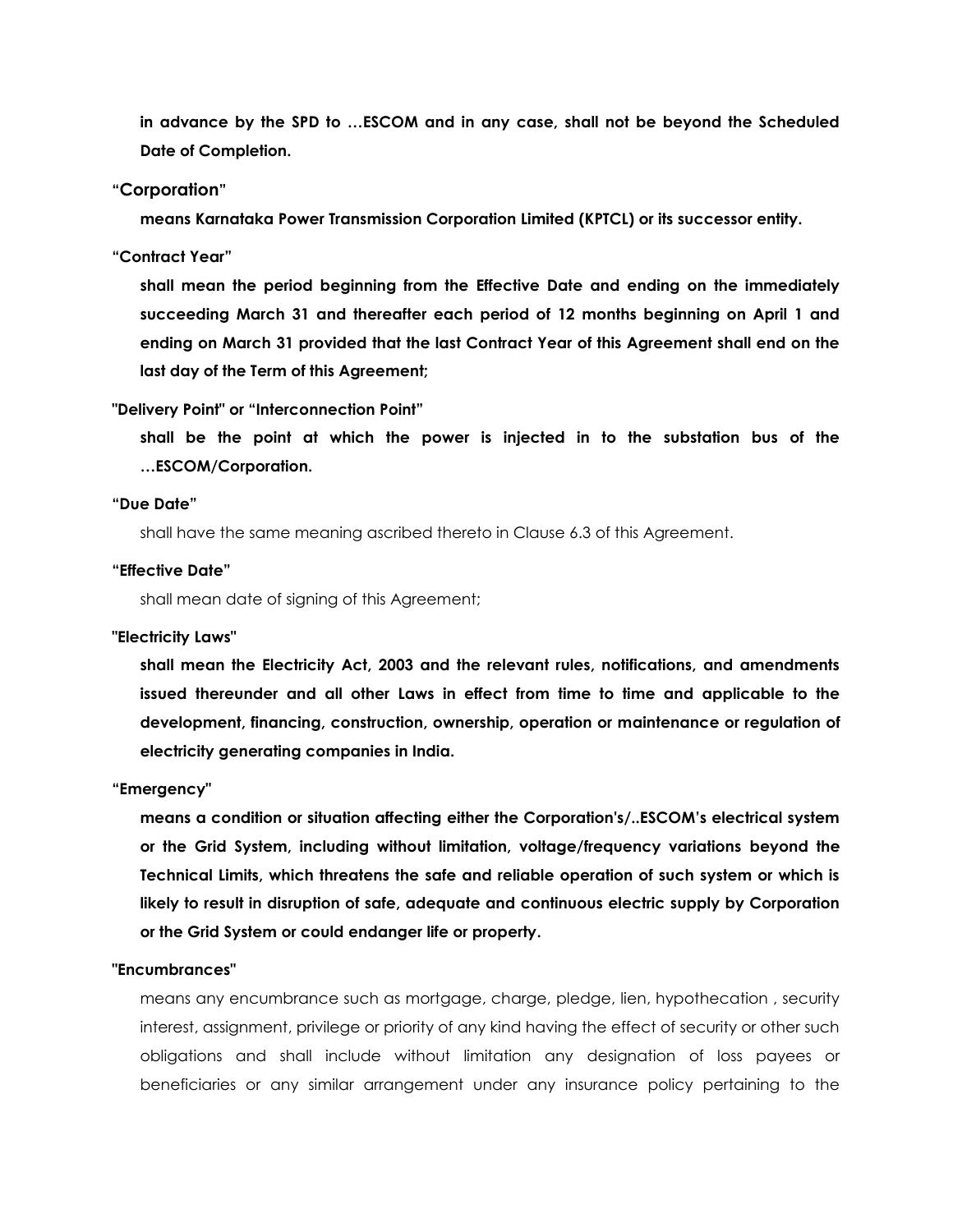Project, physical encumbrances, claims for any amounts due on account of taxes, cesses, electricity, water and other utility charges and encroachments on the Project Site / Project Facilities.

#### **"Energy Accounts"**

shall mean the regional energy accounts/state energy accounts as specified in the Grid Code issued by the appropriate agency for each Month (as per their prescribed methodology), including the revisions and amendments thereof.

#### **"Expiry Date"**

shall mean the date occurring twenty five (25) years from the Commercial Operation Date.

#### **"Financial Closure"**

shall mean the execution of all the Financing Agreements required for the Power Project and fulfillment of conditions precedents and waiver, if any, of any of the conditions precedent for the initial draw down of funds there under.

#### **"Grid Code"**

**means the Karnataka Electricity Grid Code 2005, as amended from time to time or subsequent re-enactment thereof;** 

**and**

**Indian Electricity Grid Code, 2010, issued by Central Electricity Regulatory Commission, as amended from time to time or subsequent re-enactment thereof;**

#### **"Grid System"**

**means the Corporation's/…ESCOM's power transmission/distribution system through which Delivered Energy is evacuated and distributed.**

#### **"Interconnection Facilities"**

**in respect of the SPD shall mean all the facilities installed by the SPD or by any other person acting on its behalfto enable ….ESCOM to receive the Delivered Energy from the Project at the Delivery Point, including transformers, and associated equipments, relay and switching equipment, protective devices and safety equipments and transmission lines from the Project to Corporations/….ESCOM's nearest sub-station.**

#### **"Invoice" or "Bill"**

shall mean a Monthly Bill / Supplementary Bill or a Monthly Invoice/ Supplementary Invoice raised by any of the Parties.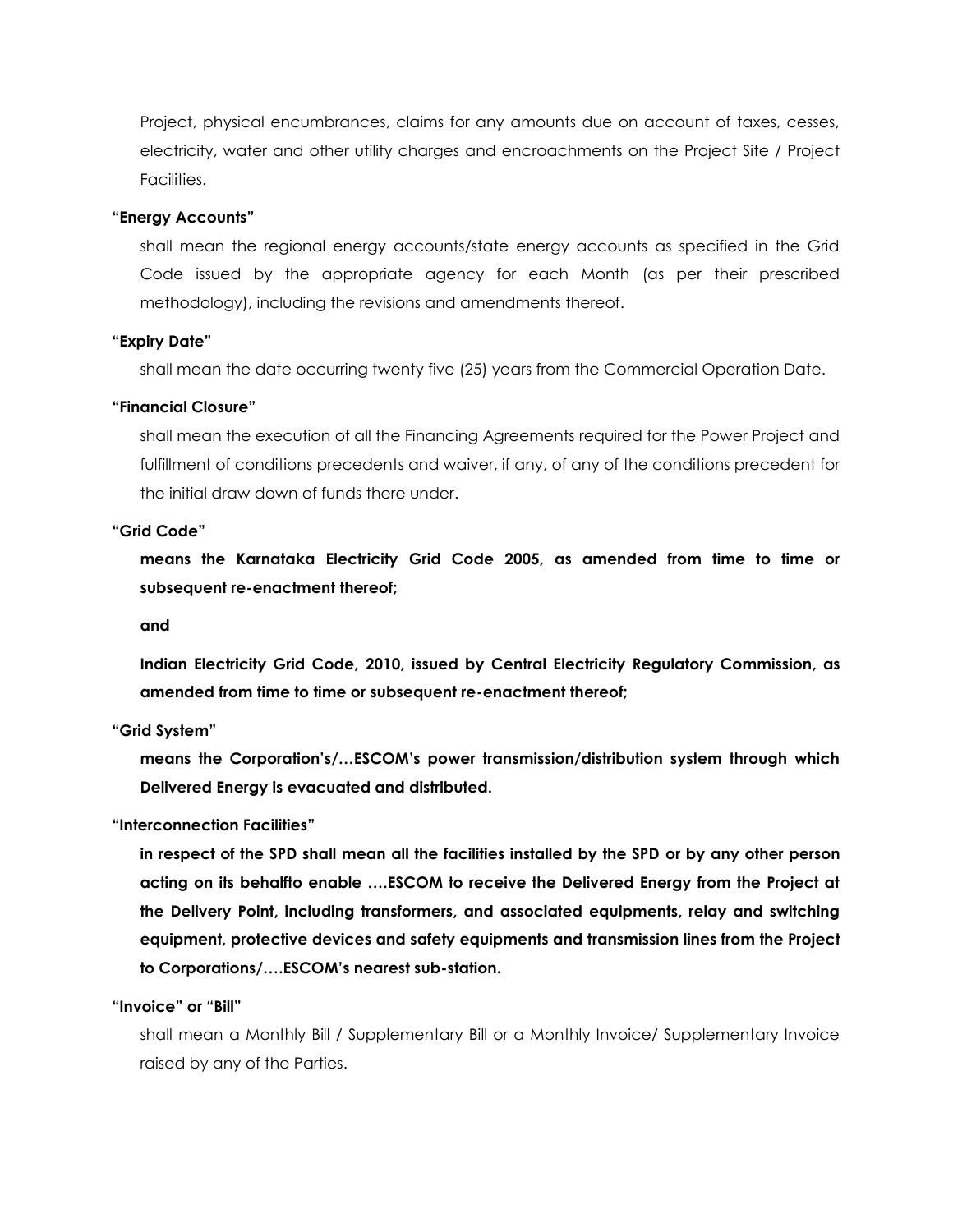#### **"Late Payment Surcharge"**

shall have the meaning ascribed thereto in Clause 6.4 of this Agreement.

## **"Letter of Credit" or "LoC"**

shall have the meaning ascribed thereto in Clause 6.6 of this Agreement.

#### **"O&M"**

means the operation and maintenance of the Project Facilities and includes all matters connected with or incidental to such operation and maintenance, provision of services and facilities in accordance with the provisions of this Agreement;

#### **"Project"**

**means a Solar power generating station proposed to be established by the SPD at ……………….Village, ……………. District, in Karnataka State with a total installed capacity of ……………..MW and shall include land, buildings, plant, machinery, ancillary equipment, material, switch-gear, transformers, protection equipment and such other necessary equipments to deliver the Electricity generated by the Project to the ESCOM at the Delivery Point.**

#### **"Prudent Utility Practices"**

**means those practices, methods, techniques and standards, as changed from time to time, that are generally accepted for use in electric utility industries taking into account conditions in India, and commonly used in prudent electric utility engineering and operations to design, engineer, construct, test, operate and maintain equipment lawfully, safely, efficiently and economically as applicable to power stations of the size, service and type of the Project, and that generally conform to the manufacturers' operation and maintenance guidelines.**

#### **"Scheduled Commissioning Date"**

shall mean 18 (Eighteen) months from the Effective Date.

## **"State Load Despatch Centre"**

## **means the State Load Despatch Centre established as per the Act.**

#### **"State Transmission Utility" or "STU"**

shall mean Karnataka Power Transmission Corporation Limited or KPTCL.

#### **"Tariff Payment"**

shall mean the payments to be made under Monthly Bills as referred to in Clause 6.3 and the relevant Supplementary Bills.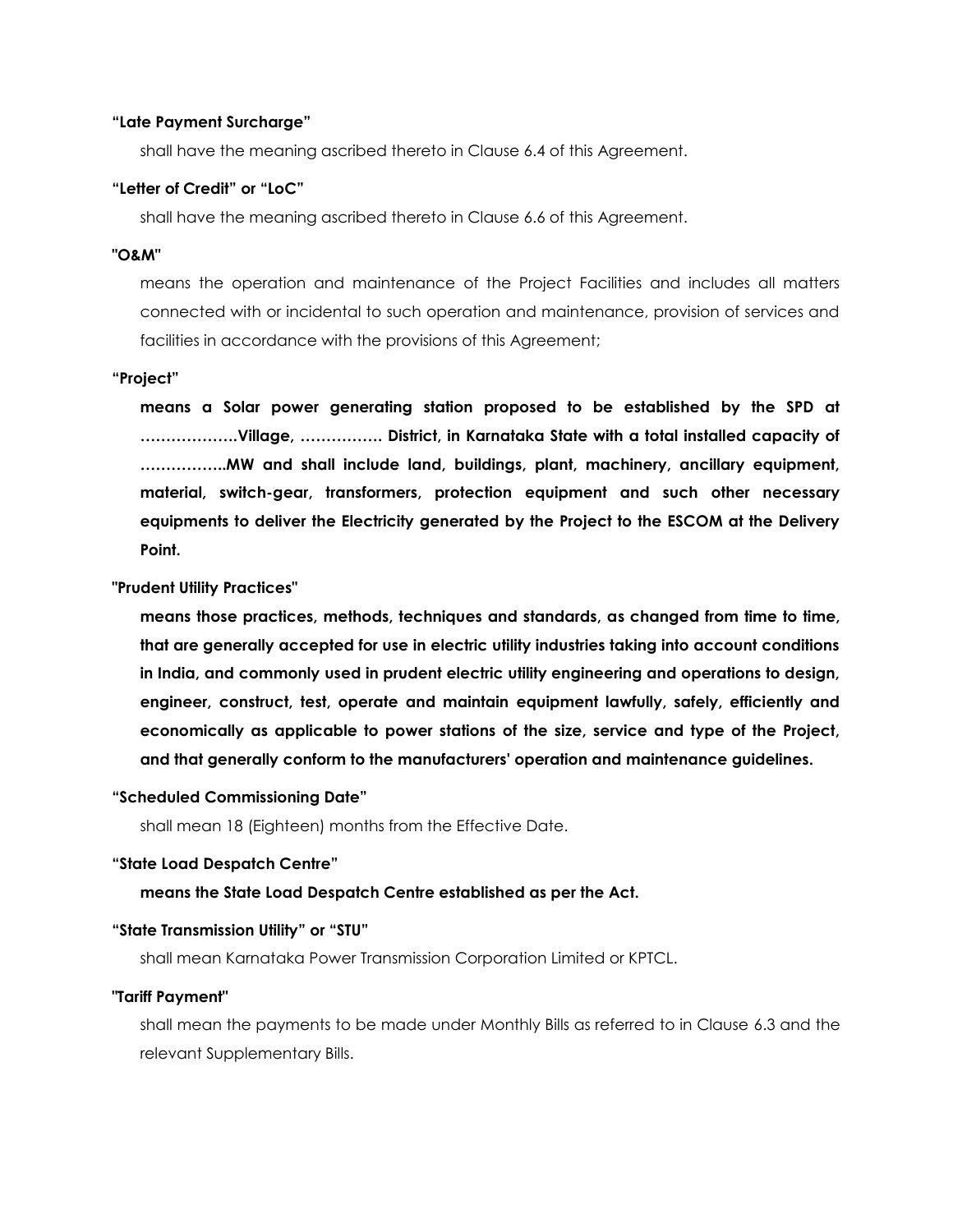## **1.2 Interpretation:**

**a.**Unless otherwise stated, all references made in this Agreement to "Articles" and "performance security" shall refer, respectively, to Articles and performance Bank Guarantee furnished along with this Agreement. The performance Bank Guarantee to this Agreement form part of this Agreement and will be in full force and effect as though they were expressly set out in the body of this Agreement.

**b.**In this Agreement, unless the context otherwise requires

- (i) the singular shall include plural and vice versa;
- (ii) words denoting persons shall include partnerships, firms, companies and ESCOM,
- (iii) the words "include" and "including" are to be construed without limitation and
- (iv) a reference to any Party includes that Party's successors and permitted assigns.

## **1.3 Scope of the Project**

The scope of the Project (the "Scope of the Project") shall mean and include, during the term of this Agreement:

- a. Build, Own, Operate and delivery of energy from the ……MW solar PV project;
- b. Performance and fulfillment of all other obligations of the SPD in accordance with the provisions of this Agreement and matters incidental thereto or necessary for the performance of any or all of the obligations of the SPD under this Agreement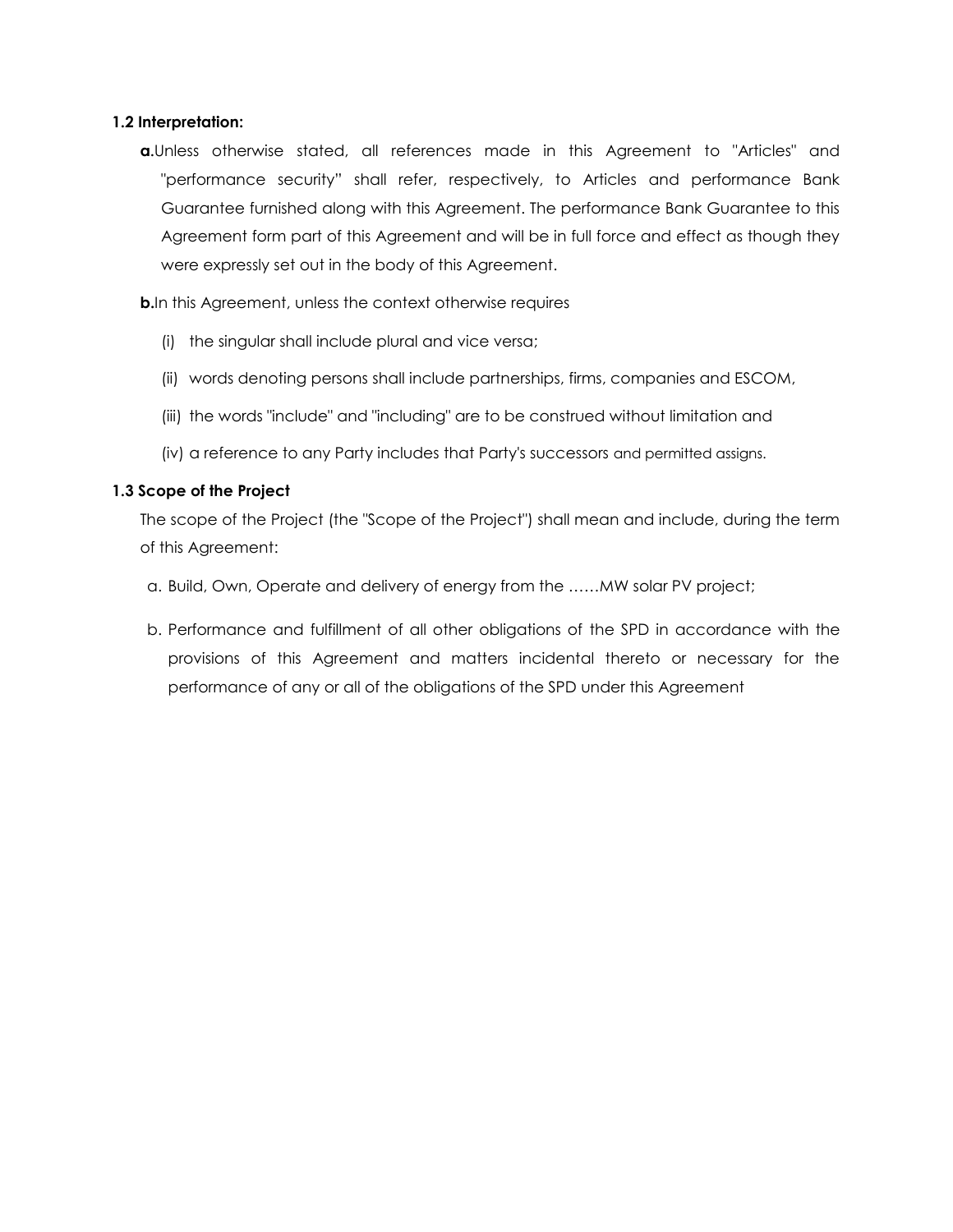# **Article-2 CONDITIONS PRECEDENT**

## **2.1 Conditions Precedent:**

The obligations of ESCOM and the SPD under this Agreement are conditional upon the occurrence of the following in full within 365 days from the effective date.

- **2.1.1**The SPD shall obtain all permits, clearances and approvals (whether statutory or otherwise) as required to execute and operate the Project (hereinafter referred to as "Approvals"),
- The Conditions Precedent are required to be satisfied by the SPD shall be deemed to have been fulfilled when the SPD shall submit:
	- a. The DPR to ESCOM and achieve financial closure and provide a certificate to ESCOM from the lead banker to this effect;
	- b. All Consents, Clearances and Permits required for supply of power to ESCOM as per the terms of this Agreement; and
	- c. Power evacuation approval from Karnataka Power Transmission Company Limited ("KPTCL")/ESCOM, as the case may be.
- **2.1.2** SPD shall make all reasonable endeavors to satisfy the Conditions Precedent within the time stipulated and ESCOM shall provide to the SPD all the reasonable cooperation as may be required to the SPD for satisfying the Conditions Precedent.
- **2.1.3**The SPD shall notify ESCOM in writing at least once a month on the progress made in satisfying the Conditions Precedent. SPD shall promptly inform the ESCOM when any Conditions Precedent is satisfied by it. The date, on which the SPD fulfills any of the Conditions Precedent pursuant to Clause 2.1, it shall promptly notify ESCOM of the same.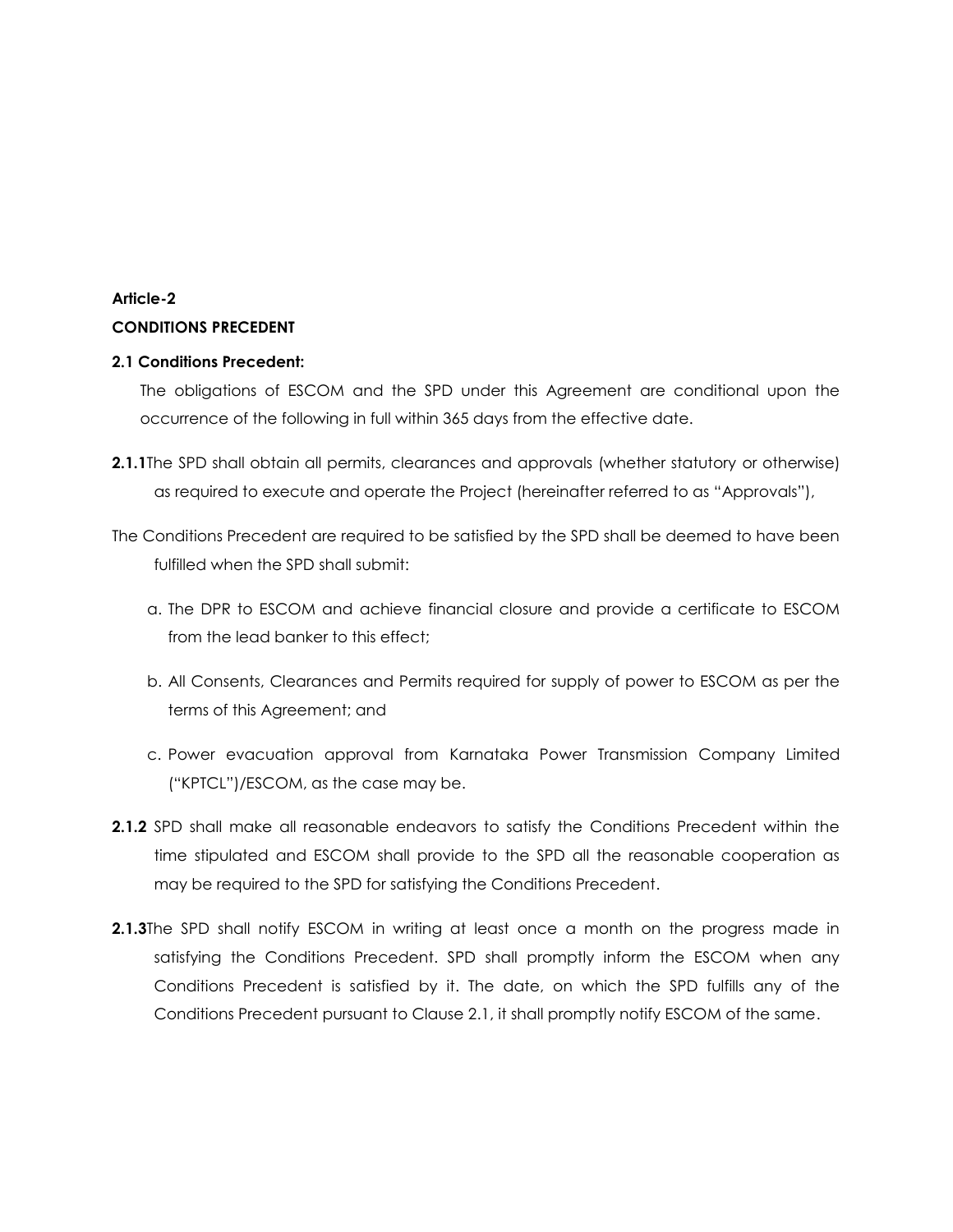#### **2.2 Damages for delay by the SPD**

**2.2.1**In the event that the SPD does not fulfill any or all of the Conditions Precedent set forth in Clause 2.1 within the period of 365 days and the delay has not occurred for any reasons attributable to ESCOM or due to Force Majeure, the SPD shall pay to ESCOM Damages in an amount calculated at the rate of 0.2% (zero point two per cent) of the Performance Security for each day's delay until the fulfillment of such Conditions Precedent, subject to a maximum period of 60 (Sixty) days. On expiry of the said 60 (Sixty) days, ESCOM at its discretion may terminate this Agreement

#### **2.3 Performance Security**

**2.3.1** For due and punctual performance of its obligations under this Agreement, relating to the Project, the SPD has delivered to ESCOM, simultaneously with the execution of this Agreement, an irrevocable and revolving bank guarantee from a scheduled bank acceptable to ESCOM for an amount of **Rs. 10,00,000/- per MW (Rupees Ten Lakhs per Mega Watt only)**("Performance Security). The Performance Security is furnished to ESCOM in the form of bank guarantees in favor of Managing Director of the ESCOM as per the format provided in Schedule 2 and having validity up to **24 months** from the date of signing of this agreement. The details of the bank guarantee furnished towards the Performance Security is given below

Bank Guarantee No. \_\_\_\_\_\_\_\_\_ dated \_\_\_\_\_\_\_\_\_\_\_ for an amount of Rs. \_\_\_\_\_\_\_\_\_\_\_\_(Rupees  $\overline{\phantom{a}}$ 

#### **2.3.2 Appropriation of Performance Security**

Save as otherwise provided in clause 2.6, upon occurrence of a SPD's Default or failure to meet the Conditions Precedent by the SPD, ESCOM shall, without prejudice to its other rights and remedies hereunder or in law, be entitled to encash and appropriate the relevant amounts from the Performance Security as Damages for such SPD Default or Conditions Precedent. Upon such encashment and appropriation from the Performance Security, the SPD shall, within 30 (thirty) days thereof, replenish, in case of partial appropriation, to its original level the Performance Security, and in case of appropriation of the entire Performance Security provide a fresh Performance Security, as the case may be, and the SPD shall, within the time so granted, replenish or furnish fresh Performance Security as aforesaid failing which ESCOM shall be entitled to terminate this Agreement in accordance with Article 9.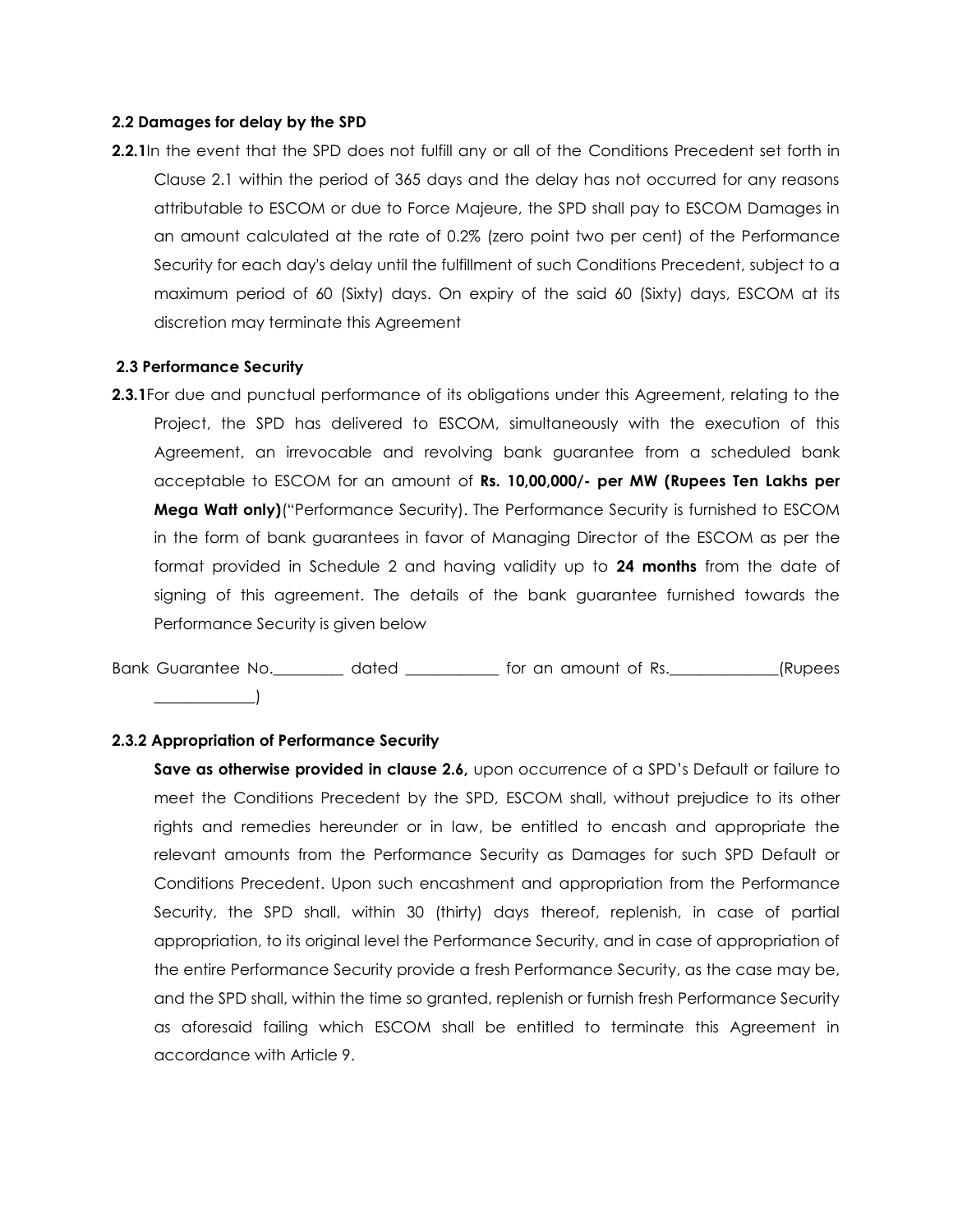## **2.4 Release of Performance Security**

- **2.4.1** Subject to other provisions of this Agreement, ESCOM shall release the Performance Security, if any after scheduled commissioning of the project.
- **2.4.2** The release of the Performance Security shall be without prejudice to other rights of ESCOM under this Agreement.

## **2.5 Extensions of Time**

- **2.5.1** In the event that the SPD is prevented from performing its obligations under Clause 4.1 by the Scheduled Commissioning Date due to:
	- a. Any ESCOM Event of Default; or
	- b. Force Majeure Events affecting ESCOM; or
	- c. Force Majeure Events affecting the SPD,
- **2.5.2** The Scheduled Commissioning Date and the Expiry Date shall be deferred, subject to the reasons and limits prescribed in Clause 2.5.1 and Clause 2.5.3 for a reasonable period but not less than 'day for day' basis, to permit the SPD or ESCOM through the use of due diligence, to overcome the effects of the Force Majeure Events affecting the SPD or ESCOM, or till such time such Event of Default is rectified by ESCOM.
- **2.5.3** In case of extension occurring due to reasons specified in clause 2.5.1(a), any of the dates specified therein can be extended, subject to the condition that the Scheduled Commissioning Date would not be extended by more than 6(six) months.
- **2.5.4** In case of extension due to reasons specified in Article 2.5.1(b) and (c), and if such Force Majeure Event continues even after a maximum period of 3(three) months, any of the Parties may choose to terminate the Agreement as per the provisions of Article 9.
- **2.5.5** If the Parties have not agreed, within 30 (thirty) days after the affected Party's performance has ceased to be affected by the relevant circumstance, on the time period by which the Scheduled Commissioning Date or the Expiry Date should be deferred by, any Party may raise the Dispute to be resolved in accordance with Article 10.
- **2.5.6** As a result of such extension, the Scheduled Commissioning Date and the Expiry Date newly determined date shall be deemed to be the Scheduled Commissioning Date and the Expiry Date for the purposes of this Agreement.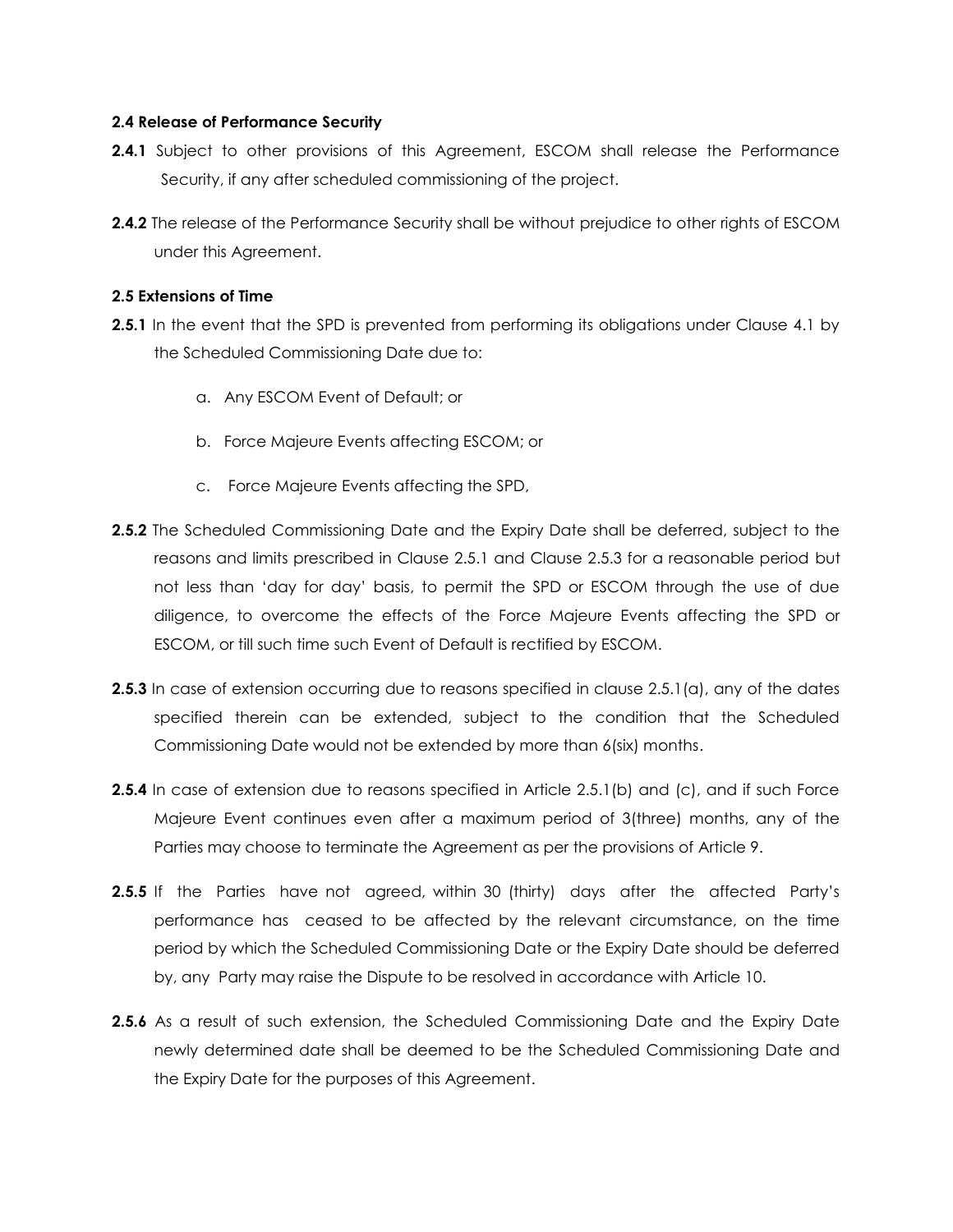**2.5.7** Liquidated damages for delay in commencement of supply of power to …ESCOMs.

Subject to the other provisions of this agreement, if the SPD is unable to commence supply of power to …ESCOM by the scheduled commissioning date, the SPD shall pay to …ESCOM liquidated damages for the delay in such commencement of supply of power as follows:

- a. For the delay up to one month- amount equivalent to 20 % of the performance security.
- b. For the delay of more than one month up to three months amount equivalent to 40 % of the performance security.
- c. For the delay of more than three month up to six months amount equivalent to 100 % of the performance security.

For avoidance of doubt, in the event of failure to pay the above mentioned damages by the SPD, the …ESCOM entitled to encash the performance security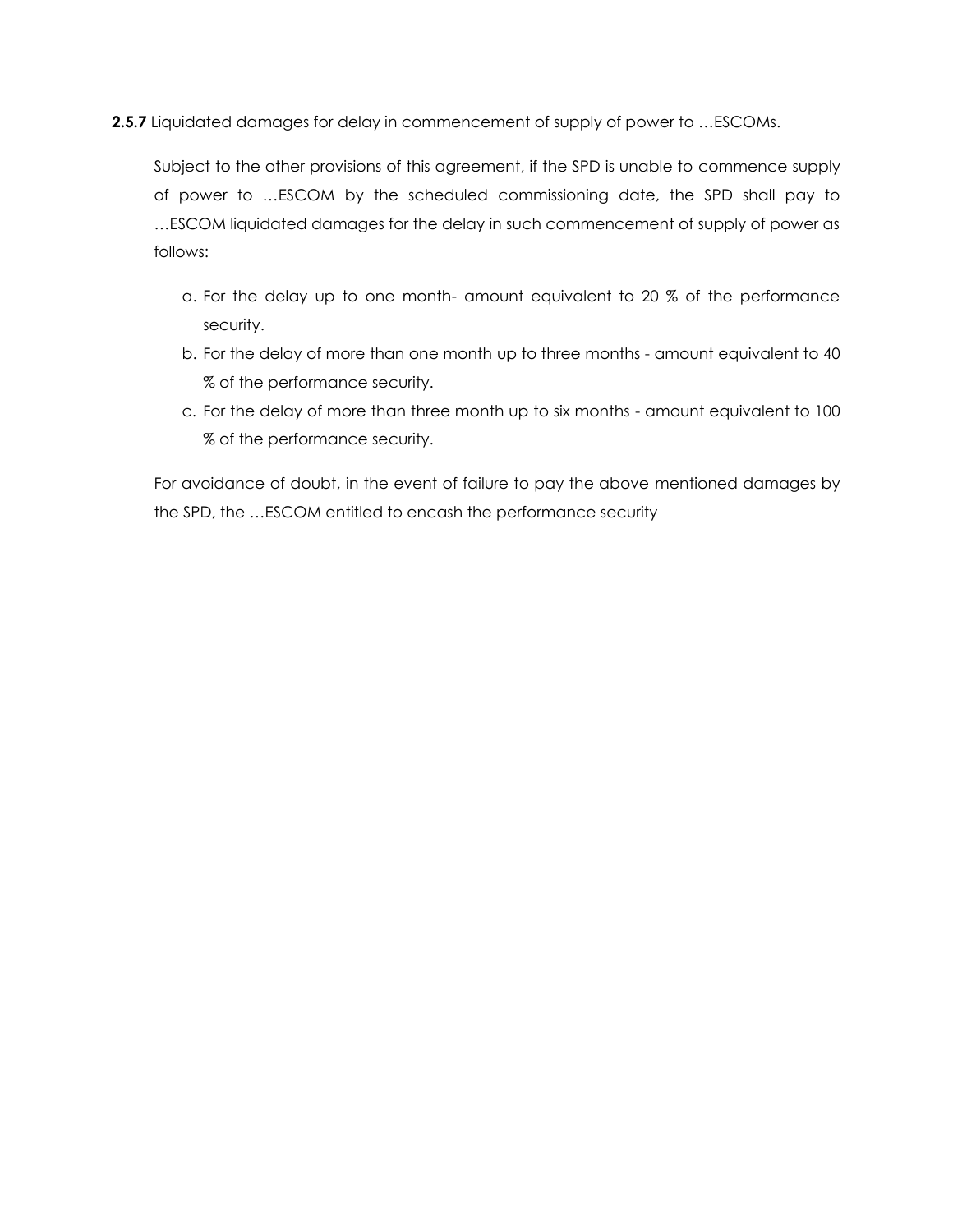# **Article-3 OPERATION OF SOLAR POWER PLANT**

- **3.1**If the SPD commits an O&M Default other than due to Force Majeure Events, ESCOM shall give notice of 60 days in writing to the SPD, calling upon the SPD to remedy such default and if the SPD fails to take steps to remedy such default within the aforesaid period the …ESCOM **may** terminate the Agreement.
- **3.2**The SPD shall provide to the State Load Dispatch Centre and Transmission Zone Chief Engineer of the Corporation or Chief Engineer, ESCOM, information regarding Electricity pumped into the grid every month for the entire period of PPA.
- **3.3**Upon the occurrence of an "Emergency" in State Transmission Utility (STU) /ESCOM's evacuation system for safe operation of its Grid, STU / ESCOM or its authorized representative reserves the right to shut down the line and has no obligation to neither evacuate the Electricity nor pay any compensation during such period. ESCOM will, however, make reasonable endeavors to remedy such Emergency, and bring back normalcy at the earliest.
- **3.4Minimum generation:** The SPD shall ensure net energy of not less than 1.051 million units/MW/annum(CUF of 12%) during the tenure of the Agreement.
- **Maximum generation:**The SPD is allowed maximum CUF of 19% (1.664 MU/MW/annum) in case of fixed axis without tracking and up to 24% (2.10 MU/MW/annum) with tracking. Excess energy pumped into the grid will be treated by ESCOM as inadvertent. The Selected Bidder would be allowed to install additional DC capacity not more than 10% of the capacity approved to compensate losses on DC side including for any auxiliary consumption.
- Example: A SPD allotted with 1 MW capacity may install not more than 1.1MW of panels in aggregate on DC side.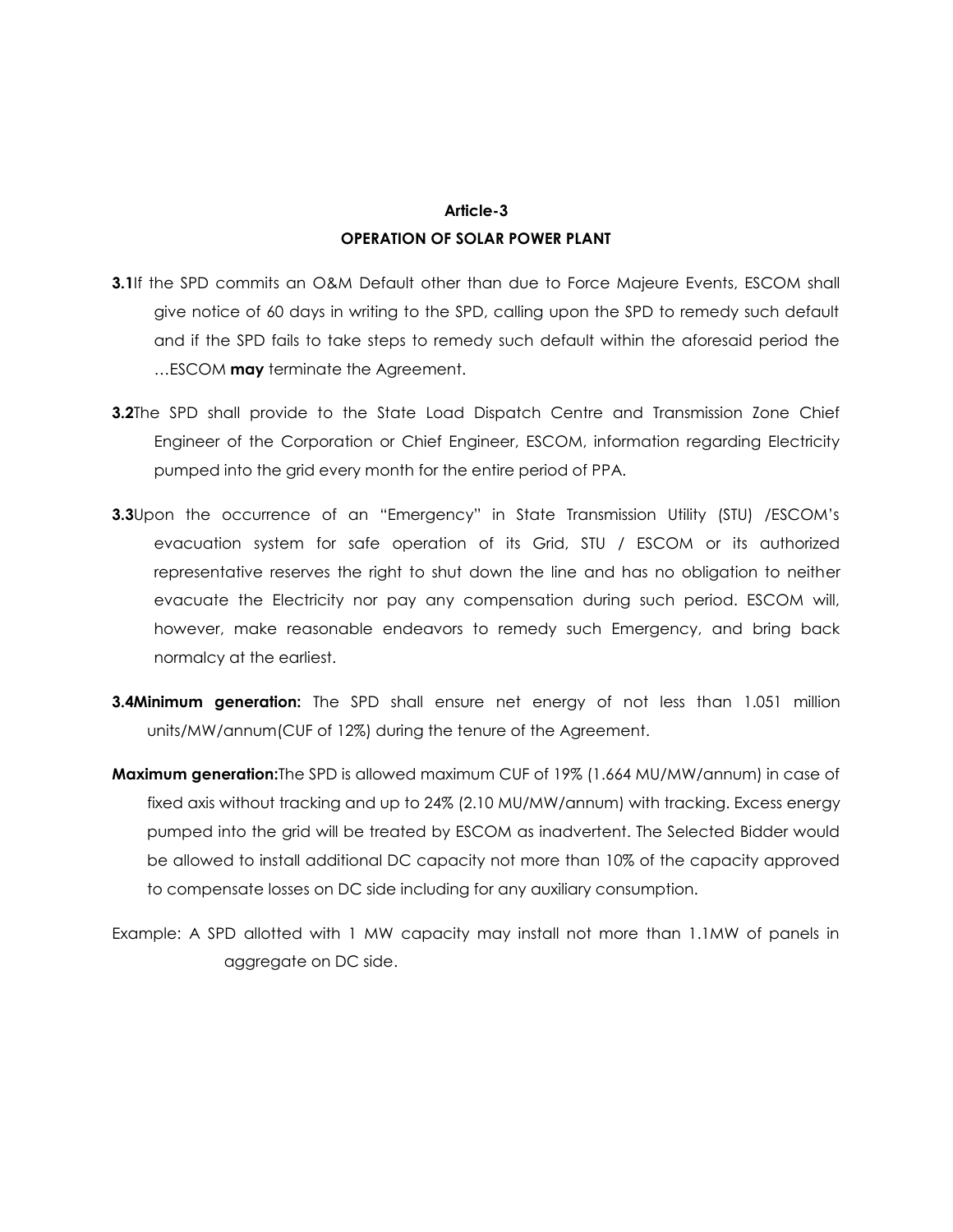# **Article-4 UNDERTAKINGS**

## **4.1 Obligations of the SPD:**

- a. The SPD shall construct the Project including the pooling station, the interconnection facilities and metering arrangements at the point of delivery of power as approved by STU / ESCOM.
- b. The SPD shall undertake by itself or by any other person acting on its behalf, at its own cost construction/up-gradation of (a) the interconnection Facilities, (b) the transmission lines and (c) metering arrangements with protective gear as per the specifications and requirements of STU/ESCOM, as notified to the SPD.
- **c. The SPD shall achieve scheduled date of completion and the commercial operation within 18 months from the effective date.**
- d. The SPD shall by itself or by any other person acting on its behalf undertake at its own cost maintenance of the interconnection facilities and the metering arrangements, including the dedicated transmission line up to the delivery point as per the specifications and requirements of STU/ESCOM, as notified to the SPD, in accordance with Prudent Utility Practices. The transmission/distribution line so constructed shall remain as dedicated transmission/distribution line without provision for any tapping.
- e. The SPD shall operate and maintain the Project in accordance with Prudent Utility Practices, for the entire term of this agreement.
- f. The SPD shall be responsible for all payments on account of any taxes, cesses, duties or levies imposed by the GoK or its competent statutory authority on the land, equipment, material or works of the Project or on the Electricity generated or consumed by the Project or by itself or on the income or assets owned by it.
- g. The benefits accruing on account of carbon credit shall be shared between the SPD and the ESCOM as per **Clause 5.2.**

## **4.2 Obligations of ESCOM:**

ESCOM agrees:

a. To allow SPD to the extent possible to operate the Project as a **must run** generating station subject to system constraints.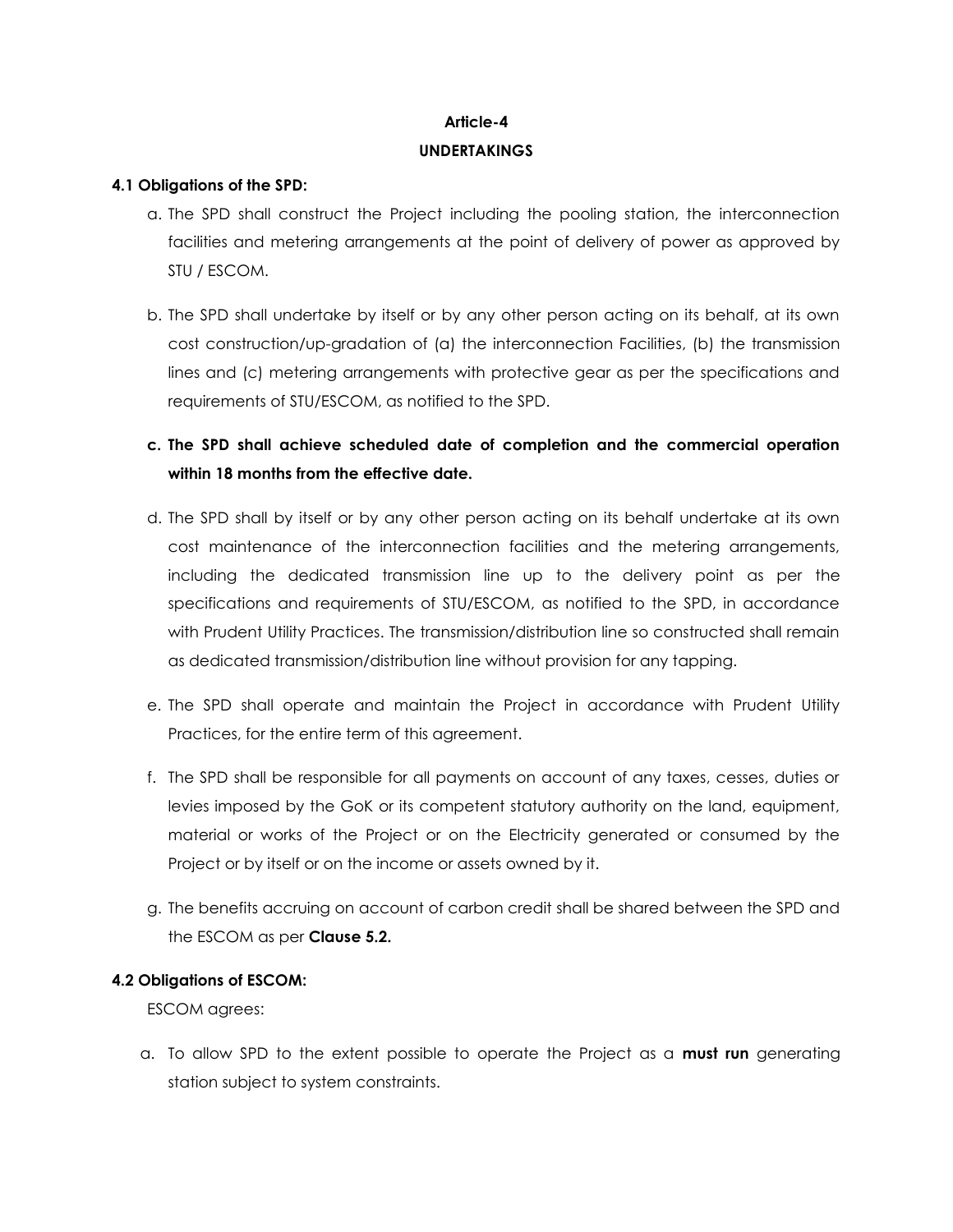- b. Subject to system constraints to off-take and purchase the Electricity generated by the SPD at the Delivery Point as per Clause 3.4 and Clause 3.5 of this agreement.
- c. To make tariff payments to the SPD as set out in Clause 5.1.
- d. To provide start up power required for the plant as and when necessary and requested for subject to system constraints.
- e. ESCOM agrees to provide support to the SPD and undertake to observe, comply with and perform, subject to and in accordance with the provisions of this Agreement and the Applicable Laws, the following:
	- (i) support, cooperate with and facilitate the SPD in the implementation and operation of the Project in accordance with the provisions of this Agreement;
	- (ii) not do or omit to do any act, deed or thing which may in any manner be violative of any of the provisions of this Agreement;
	- (iii) act reasonably, while exercising its discretionary power under this Agreement;

## **4.3 Third Party Verification**

- a. The SPD shall be further required to provide entry to the site of the Power Project free of all encumbrances at all times during the Term of the Agreement to ESCOM, its authorized representatives including representatives from KREDL and a third Party nominated by any …ESCOM for inspection and verification of the works being carried out by the SPD at the site of the Power Project. The SPD shall bear the cost of appointment of Third Party verification.
- b. The third party may verify the construction works/operation of the Power Project being carried out by the SPD and if it is found that the construction works/operation of the Power Project is not as per the Prudent Utility Practices, it may seek clarifications from SPD or require the works to be stopped or to comply with the instructions of such third party.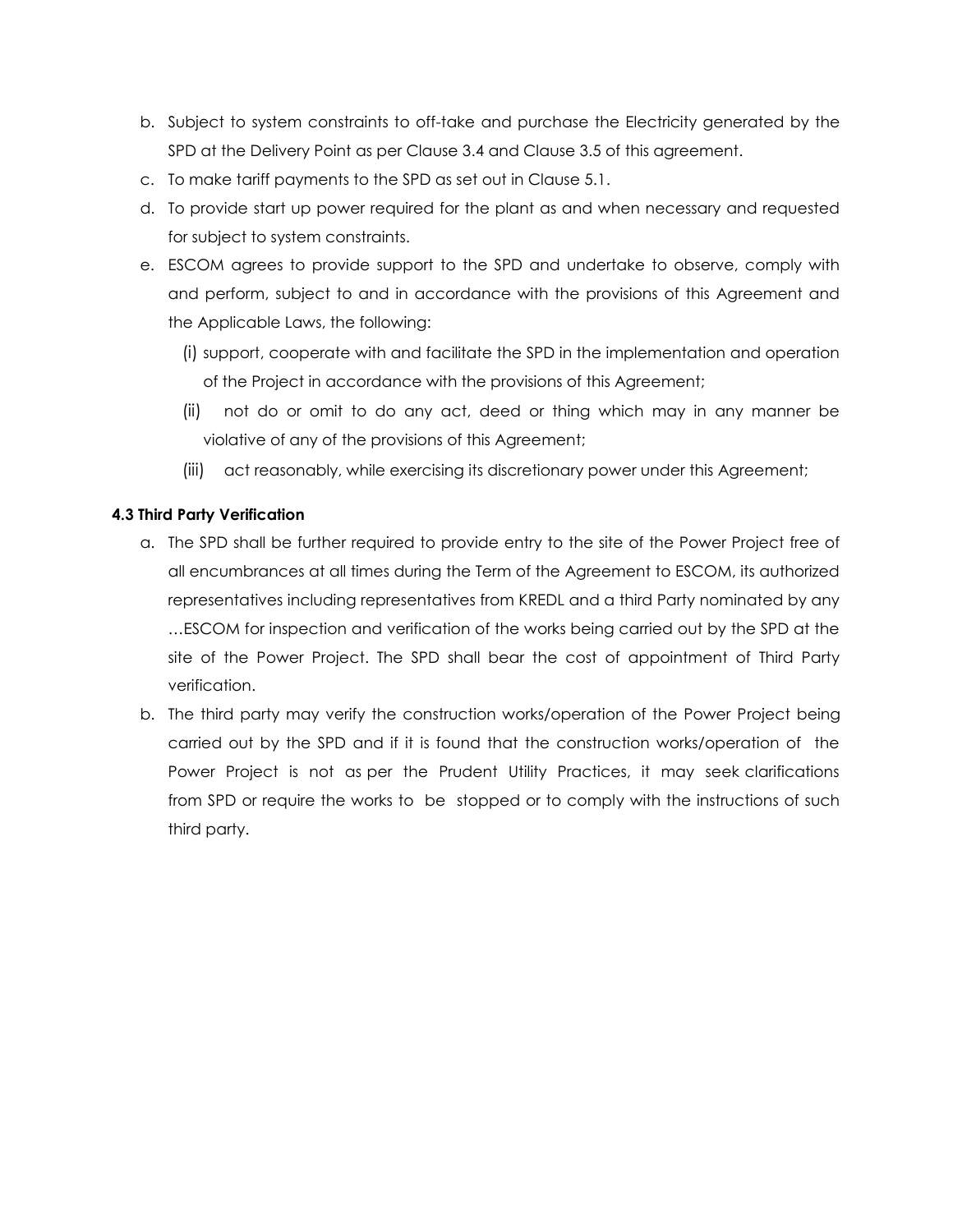# **Article-5 RATES AND CHARGES**

## **5.1 Tariff payable:**

The SPD shall be entitled to receive the Tariff of **Rs.……… per kWh** based on the KERC tariff order …….. for ground mounted solar PV projects in terms of this agreement for the period between COD and the Expiry Date.

Provided further that as a consequence of delay in Commissioning of the Project beyond the Scheduled Commissioning Date, subject to Article **2.5** if there is a change in KERC Applicable Tariff, the changed Applicable Tariff for the project shall be the lower of the following:

- Tariff at in Clause 5.1 above
- KERC Applicable Tariff as on the Commercial Operation Date.

## **5.2 Sharing of Clean Development Mechanism (CDM) Benefits**

The Power Project shall be compatible to CDM claims and all such CDM claims shall be reported to ESCOM periodically by the SPD. The proceeds of carbon credit from approved CDM project shall be shared between the Parties in the following manner:

- (i) 100% of the gross proceeds of CDM benefit accrued in the first year following the date of Commercial Operation Date shall be retained by the SPD;
- (ii) In the second year following the Commercial Operation Date, the SPD shall give 10% share in the gross proceeds of the CDM benefit to the ESCOM and the share of benefit to ESCOM shall be progressively increased by 10% every year thereafter till it reaches 50%, where after the proceeds shall be shared in equal proportion between the Parties.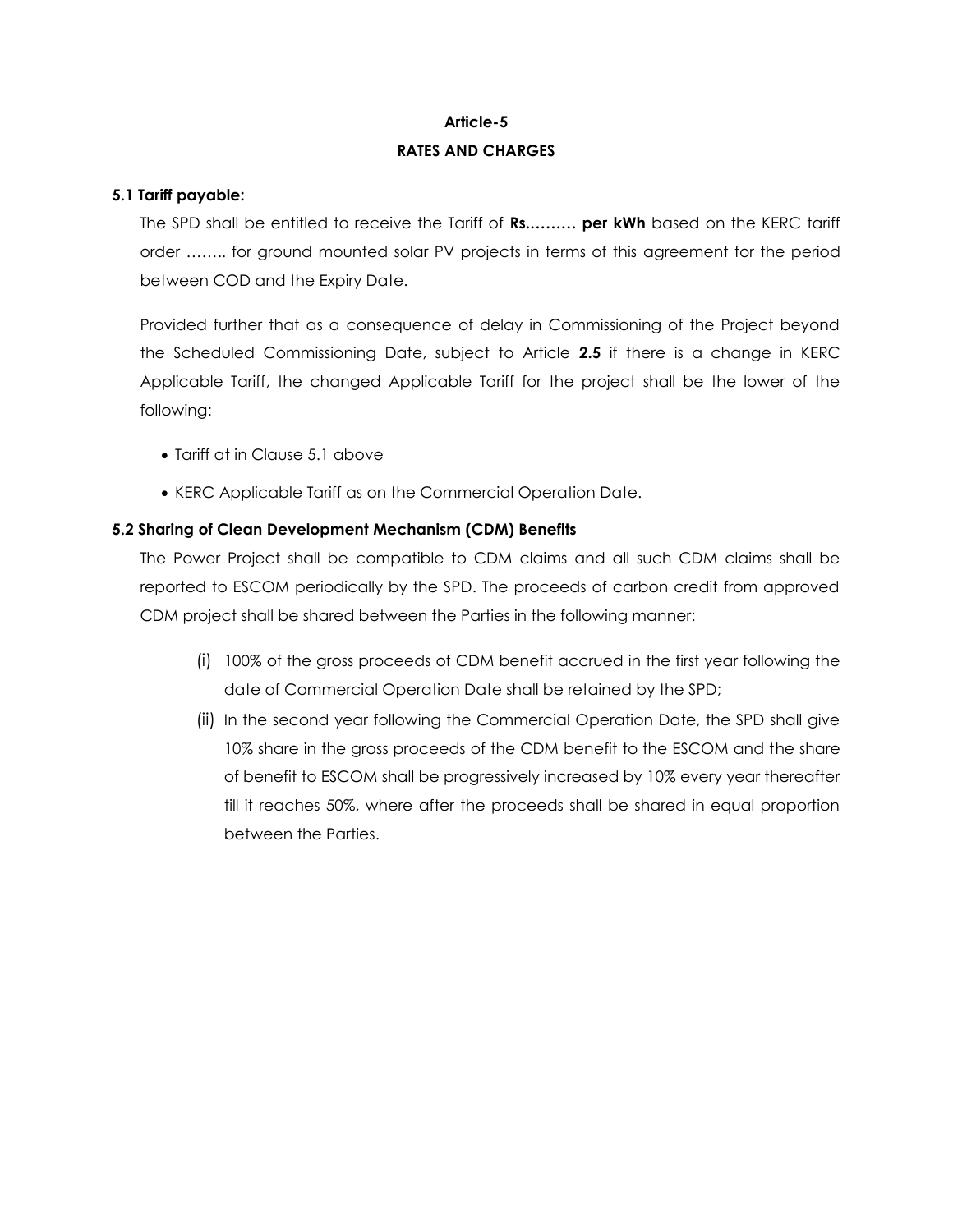## **Article-6**

## **BILLING AND PAYMENT**

## **6.1 General:**

On achievement of COD and thereon commencement of supply of power, ESCOM shall pay to the SPD the monthly Tariff Payments, on or before the Due Date, in accordance with Article 5 and Clause 6.3. All Tariff Payments by ESCOM shall be in Indian Rupees.

## **6.2 Delivery and Content of Monthly Bills/Supplementary Bills**

- (i) The SPD shall issue to ESCOM a signed monthly bill/supplementary bill for the immediately preceding Month between the 5th day up to the 15th day of the next Month. In case the monthly bill/supplementary bill for the immediately preceding Month is issued after the 15th day of the next Month, the Due Date for payment of such monthly bill/supplementary bill shall be as detailed of Clause 6.3 below.
- (ii) Each monthly bill shall include all charges as per this Agreement for the energy supplied for the relevant Month based on Energy Accounts issued by SLDC or any other competent authority which shall be binding on both the Parties. The monthly bill amount shall be the product of the energy metered and the applicable Tariff.

## **6.3 Payment of monthly bills**

- **6.3.1**ESCOM shall pay the amount payable under the monthly bill/supplementary bill by the (fifth) 5th day of the immediately succeeding Month (the Due Date) in which the monthly bill/ supplementary bill is issued by the SPD to the ESCOM to such account of the SPD, as shall have been previously notified by the SPD in accordance with Clause 6.3.2 (c) below. In case the monthly bill or any other bill, including a Supplementary Bill is issued after the 15th (fifteenth) day of next month, the Due Date for payment would be 5th (fifth) day of next month to the succeeding Month.
- **6.3.2** All payments required to be made under this Agreement shall also include any deduction or set off for:
	- **a.** deductions required by the Law; and
	- **b.** Amounts claimed by ESCOM, if any, from the SPD, through an invoice to be payable by the SPD, and not disputed by the SPD within fifteen (15) days of receipt of the said Invoice and such deduction or set-off shall be made to the extent of the amounts not disputed. It is clarified that ESCOM shall be entitled to claim any set off or deduction under this Article, after expiry of the said fifteen (15) Days period.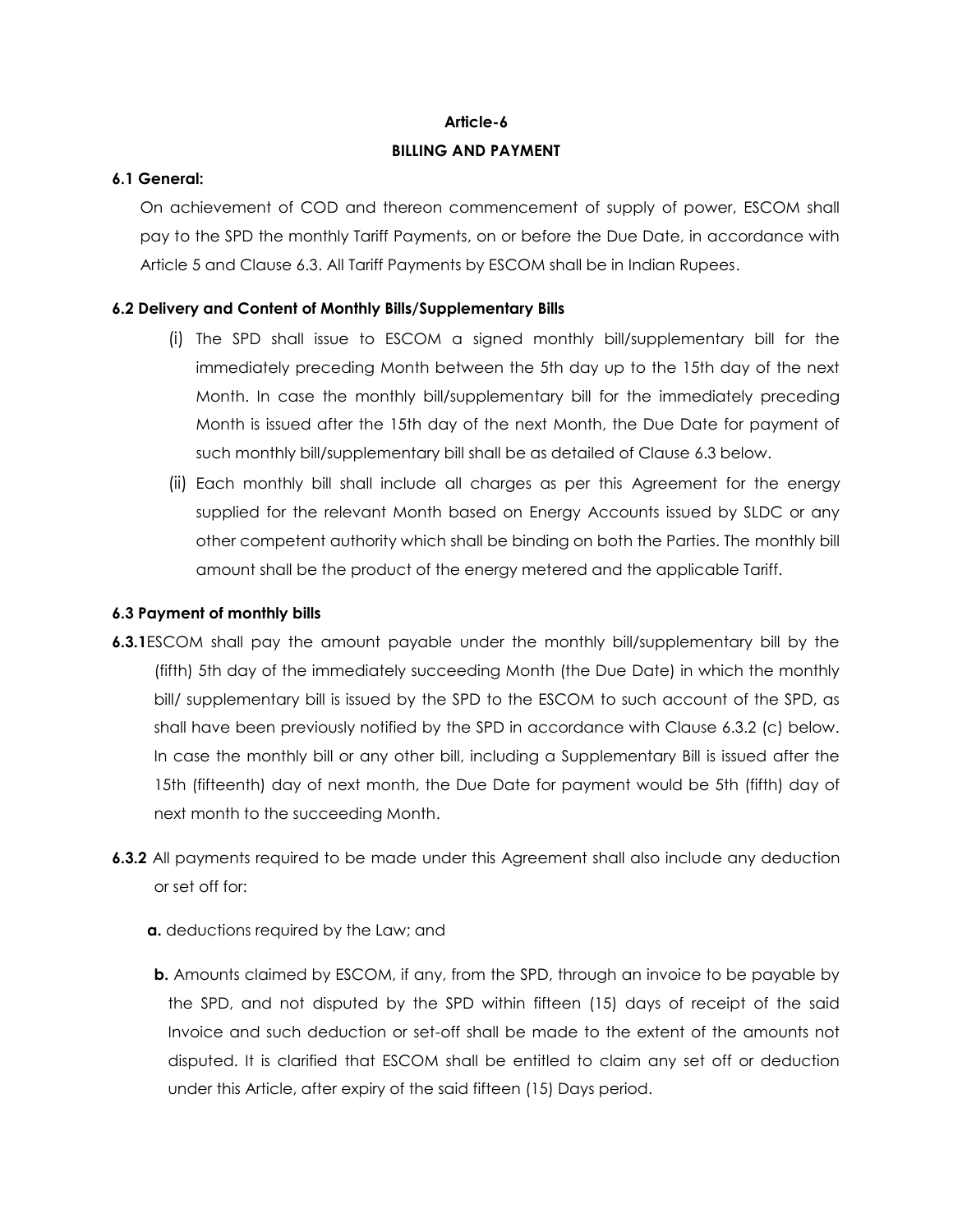**c.**The SPD shall open a bank account at …………..... [Insert name of place] (the "SPD's Designated Account") for all Tariff Payments (including supplementary bills) to be made by ESCOM to the SPD, and notify ESCOM of the details of such account at least 90 (ninety) days before the dispatch of the first monthly bill. Provided further the SPD shall be obligated to open a new "Designated Account" in the name of the Special Purpose Vehicle if such conditions occur per Clause 13.16 (i).

## **6.4 Late Payment surcharge:**

In the event of delay in payment of a monthly bill by ESCOM within 30 (thirty) days beyond its Due Date, a late payment surcharge shall be payable to the SPD at the rate of 1.0% per month on the outstanding amount calculated on a day to day basis ("Late Payment Surcharge"). The Late Payment Surcharge shall be claimed by the SPD through the Supplementary Bill.

## **6.5 Rebate**

For payment of any Bill on or before Due Date, the following Rebate shall be paid by the SPD to ESCOM in the following manner.

- a. A Rebate of 2% shall be payable to the ESCOM for the payments made on the 5th Business Day of the Month.
- b. Any payments made beyond the 5th Business Day of the month upto the Due Date shall be allowed a rebate of 1%.
- c. Provided that, any payment made by ESCOM on date of presentation of Bill, a Rebate of 4% shall be payable, if bill is raised beyond 5th but by the 15th Business Day of the Month.
- d. For the above purpose, the date of presentation of bill shall be same day in case it is delivered on or before 12:00 noon, else it would be the next Business Day.
- e. No Rebate shall be payable on the Bills raised on account of Change in Law relating to taxes, duties and cess.

## **6.6 Payment Security Mechanism - Letter of Credit:**

**6.6.1** ESCOM shall provide to the SPD, in respect of payment of its Monthly Bills and/or Supplementary Bills, a monthly unconditional, revolving and irrevocable letter of credit ("Letter of Credit"), opened and maintained which may be drawn upon by the SPD in accordance with this Article.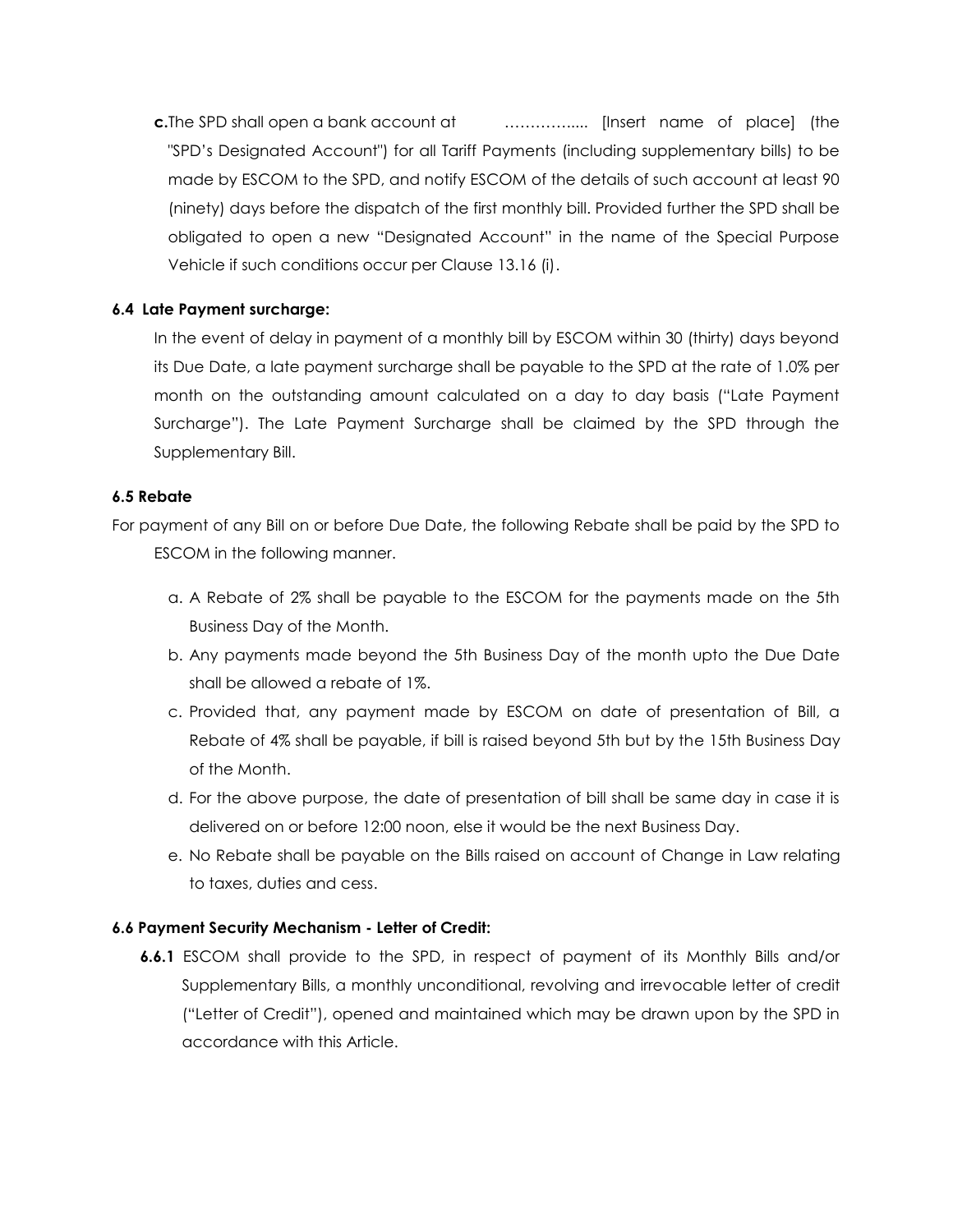- **6.6.2**Not later than 1 (one) Month before the start of supply, ESCOM through a scheduled bank at ……... [Identified Place] open a Letter of Credit in favour of the SPD, to be made operative from a date prior to the Due Date of its first Monthly Bill under this Agreement. The Letter of Credit shall have a term of twelve (12) Months and shall be renewed annually, for an amount equal to:
	- (i) the estimated average monthly billing for the first Contract Year;
	- (ii) the average of the monthly billing of the previous Contract Year for each subsequent Contract Year.
	- (iii) Provided that the SPD shall not draw upon such Letter of Credit prior to the Due Date of the relevant Monthly Bill and/or Supplementary Bill, and shall not make more than one drawal in a Month.
	- (iv) Provided further that if at any time, such Letter of Credit amount falls short of the amount specified in Clause 6.6.2 due to any reason whatsoever, ESCOM shall restore such shortfall within seven (7) days.
	- (v) ESCOM shall cause the scheduled bank issuing the Letter of Credit to intimate the SPD, in writing regarding establishing of such irrevocable Letter of Credit.
	- (vi) ESCOM shall ensure that the Letter of Credit shall be renewed not later than 30(thirty) days prior to its expiry.
	- (vii) All costs relating to opening, maintenance of the Letter of Credit shall be borne by ESCOM.
	- (viii) If ESCOM fails to pay a Monthly Bill or Supplementary Bill or part thereof within and including the Due Date, then, subject to Clause 6.6(vi), the SPD may draw upon the Letter of Credit, and accordingly the bank shall pay without any reference or instructions from ESCOM, an amount equal to such Monthly Bill or Supplementary Bill or part thereof, if applicable, by presenting to the scheduled bank issuing the Letter of Credit, the following documents:
		- a copy of the Monthly Bill or Supplementary Bill which has remained unpaid to SPD and;
		- a certificate from the SPD to the effect that the bill at item (i) above, or specified part thereof, is in accordance with the Agreement and has remained unpaid beyond the Due Date;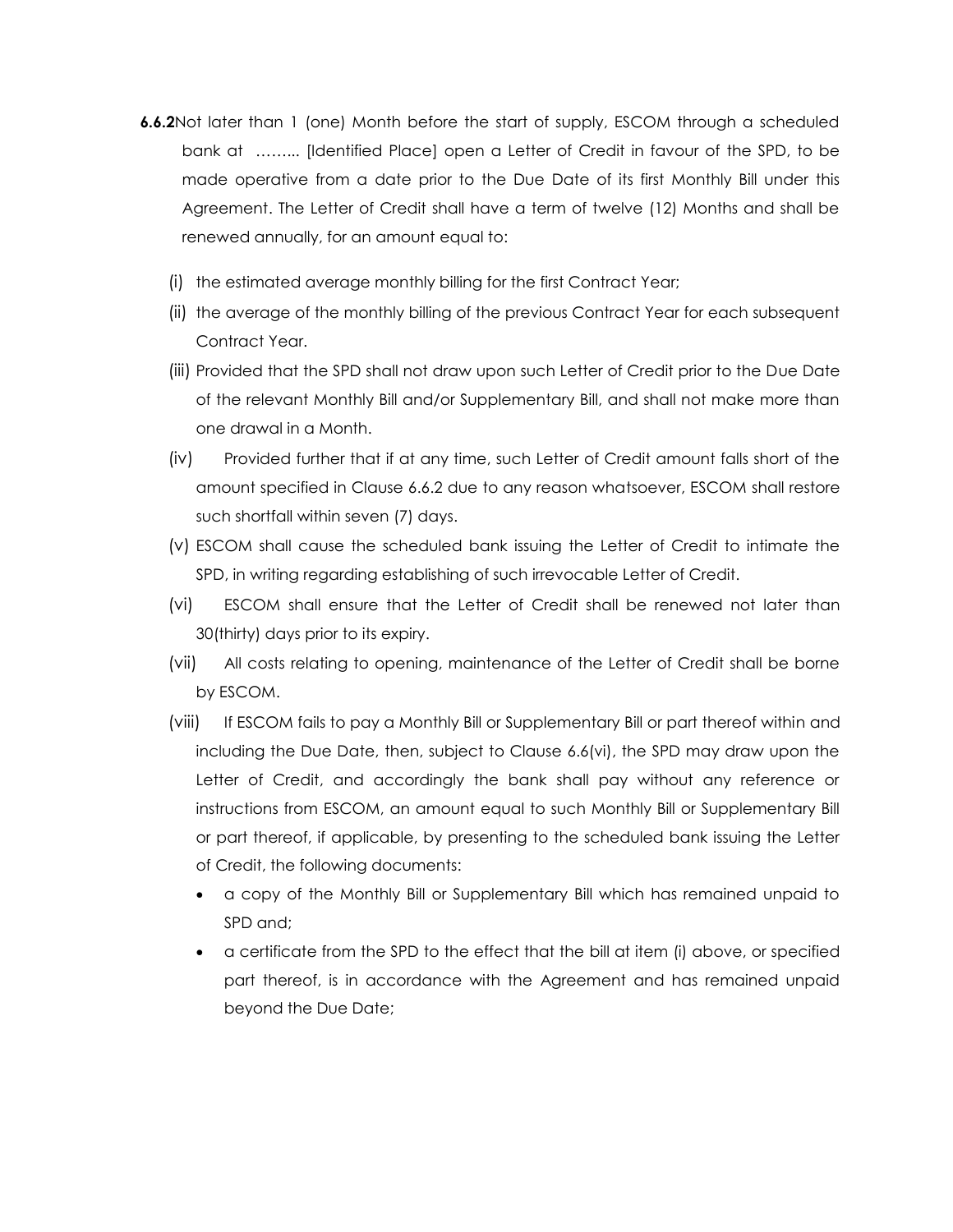## **6.7 Disputed Bill.**

- (i) If the ESCOM does not dispute a Monthly Bill or a Supplementary Bill raised by the SPD by the Due Date, such Bill shall be taken as conclusive subject to reconciliation as per Clause 6.8.
- (ii) If the ESCOM disputes the amount payable under a Monthly Bill or a Supplementary Bill, as the case may be, it shall pay 95% of the disputed amount and it shall within fifteen (15) days of receiving such Bill, issue a notice (the "Bill Dispute Notice") to the invoicing Party setting out:
	- the details of the disputed amount;
	- itsestimate of what the correct amount should be; and
	- all written material in support of its claim.
- (iii) If the SPD agrees to the claim raised in the Bill Dispute Notice issued pursuant to Clause 6.7 (ii) the SPD shall revise such Bill and present along with the next Monthly Bill. In such a case excess amount shall be refunded along with interest at the same rate as Late Payment Surcharge, which shall be applied from the date on which such excess payment was made by the disputing Party to the invoicing Party and up to and including the date on which such payment has been received as refund.
- (iv) If the SPD does not agree to the claim raised in the Bill Dispute Notice issued pursuant to Clause6.7 (ii), it shall, within fifteen (15) days of receiving the Bill Dispute Notice, furnish a notice (the "Bill Disagreement Notice") to the ESCOM providing:
	- Reasons for its disagreement;
	- Its estimate of what the correct amount should be; and
	- All written material in support of its counter-claim.
- (v) Upon receipt of the Bill Disagreement Notice by the ESCOM under Clause 6.7 (iv), authorized representative(s) or a director of the board of directors/ member of board of the ESCOM and SPD shall meet and make best endeavors to amicably resolve such dispute within fifteen (15) days of receipt of the Bill Disagreement Notice.
- (vi) If the Parties do not amicably resolve the Dispute within fifteen (15) days of receipt of Bill Disagreement Notice pursuant to Clause 6.7 (iv), the matter shall be referred to Dispute resolution in accordance with Article 10.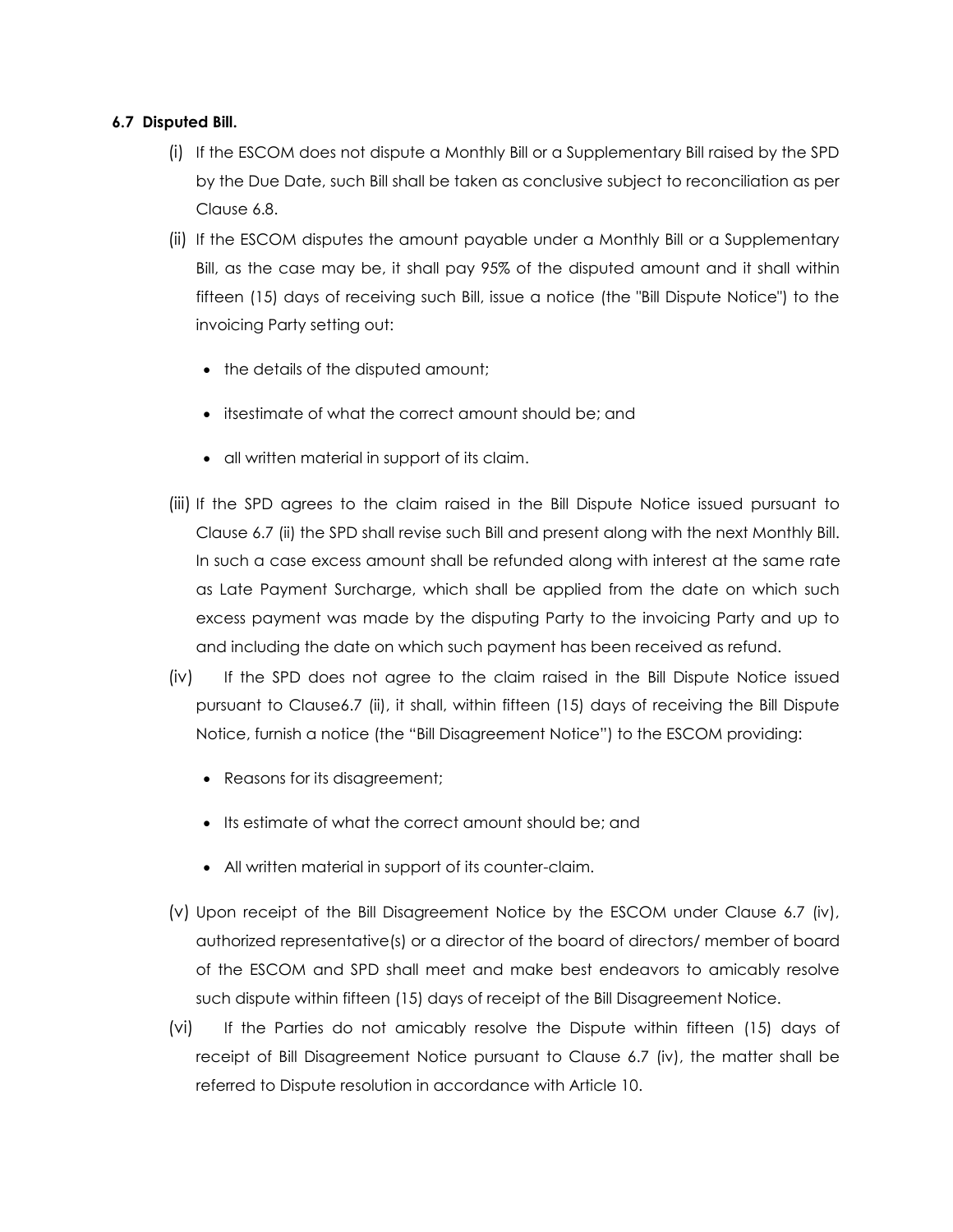(vii) For the avoidance of doubt, it is clarified that despite a Dispute regarding an Invoice, ESCOM shall, without prejudice to its right to Dispute, be under an obligation to make payment of 95% of the Disputed Amount in the Monthly Bill.

## **6.8 Quarterly and Annual Reconciliation**

- (i) The Parties acknowledge that all payments made against Monthly Bills and Supplementary Bills shall be subject to quarterly reconciliation within 30 days of the end of the quarter at the beginning of the following quarter of each Contract Year and annual reconciliation at the end of each Contract Year within 30 days to take into account the Energy Accounts, Tariff adjustment payments, Tariff rebate, Late Payment Surcharge, or any other reasonable circumstance provided under this Agreement.
- (ii) The Parties, therefore, agree that as soon as all such data in respect of any quarter of a Contract Year or a full Contract Year as the case may be has been finally verified and adjusted, the SPD and ESCOM shall jointly sign such reconciliation statement. Within fifteen (15) days of signing of a reconciliation statement, the SPD shall make appropriate adjustments in the next Monthly Bill. Late Payment Surcharge/ interest shall be payable in such a case from the date on which such payment had been made to the invoicing Party or the date on which any payment was originally due, as may be applicable. Any Dispute with regard to the above reconciliation shall be dealt with in accordance with the provisions of Article 10.

## **6.9 Payment of Supplementary Bill**

- (i) SPD may raise a ("Supplementary Bill") for payment on account of:
	- Adjustments required by the Energy Accounts (if applicable); or
	- Tariff payment for change in parameters, or
	- Change in Law as provided in Article 14, or
- (ii) ESCOM shall remit all amounts due under a Supplementary Bill raised by the SPD to the SPD's Designated Account by the Due Date. For such payments by ESCOM, Rebate as applicable to Monthly Bills pursuant to Clause 6.5 shall equally apply.
- (iii) In the event of delay in payment of a Supplementary Bill by either Party beyond its Due Date, a Late Payment Surcharge shall be payable at the same terms applicable to the Monthly Bill in Clause 6.4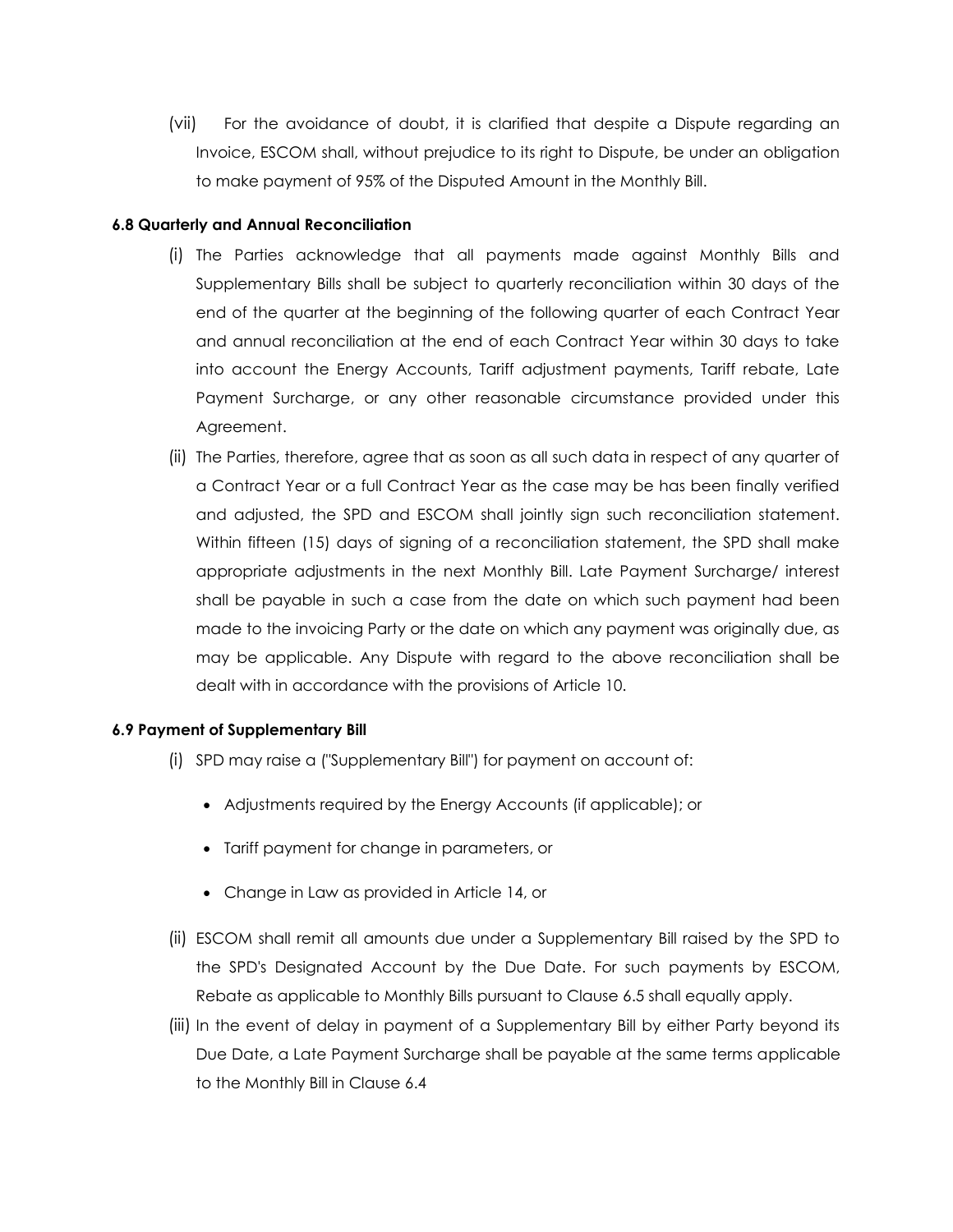## **Article-7**

## **METERING AND COMMUNICATION**

- **7.1** For installation of meters, meter testing, meter calibration and meter reading and all matters incidental thereto, the SPD and ESCOM shall follow and be bound by the Applicable Laws including Central Electricity Authority (Installation and Operation of Meters) Regulations, 2006, the Grid Code, as amended and revised from time to time.
- **7.2** The SPD shall bear all costs pertaining to installation, testing, calibration, maintenance, renewal and repair of meters at SPD's side of Delivery Point.

## **7.3 Measurement of Energy:**

Measurement of electrical energy shall be done at the delivery point as approved by the STU / ESCOM.

## **7.4 Reporting of Metered Data and parameters.**

- The grid connected solar power project will install necessary equipment for regular monitoring of solar irradiance (including DNI), ambient air temperature, wind speed and other weather parameters and simultaneously for monitoring of the electric power generated from the plant.
- Online arrangement would have to be made by the SPD for submission of above data regularly for the entire period of this Power Purchase Agreement to ESCOM/KREDL.
- Reports on above parameters on monthly basis shall be submitted by the SPD to ESCOM/KREDL through ESCOM for entire period of this Agreement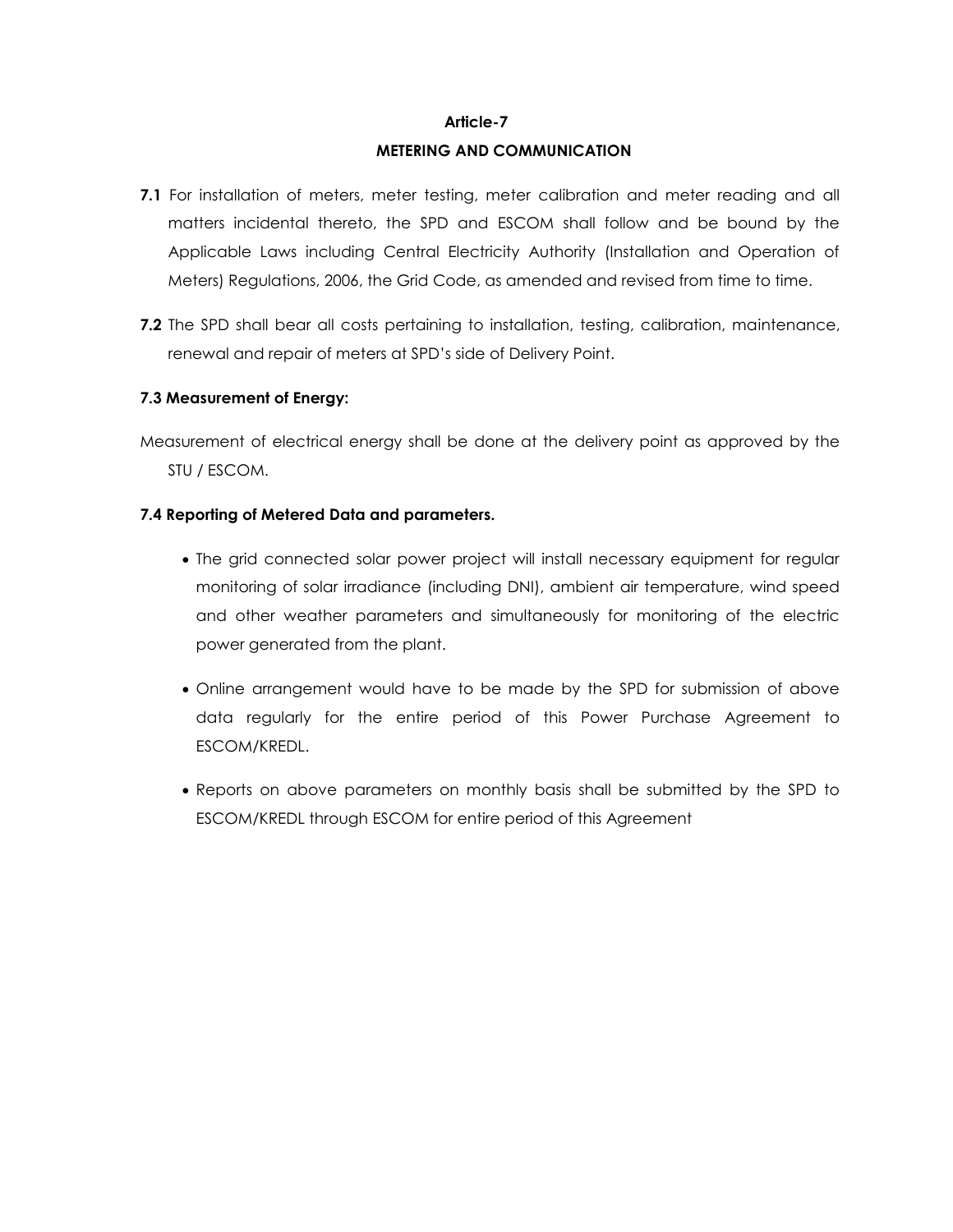#### **Article-8**

## **FORCE MAJEURE**

## **8.1 Definitions;**

In this Article, the following terms shall have the following meanings:

## **8.2 Affected Party**

An Affected Party means ESCOM or the SPD whose performance has been affected by an event of Force Majeure.

## **8.3 Force Majeure Events:**

- **(a)** Neither Party shall be responsible or liable for or deemed in breach hereof because of any delay or failure in the performance of its obligations hereunder (except for obligations to pay money due prior to occurrence of Force Majeure events under this Agreement) or failure to meet milestone dates due to any event or circumstance (a "Force Majeure Event") beyond the reasonable control of the Party **affected by** such delay or failure, including the occurrence of any of the following:
	- (i) Acts of God;
	- (ii) Typhoons, floods, lightning, cyclone, hurricane, drought, famine, epidemic, plague or other natural calamities;
	- (iii) Strikes, work stoppages, work slowdowns or other labour dispute which affects a Party's ability to perform under this Agreement;
	- (iv) Acts of war (whether declared or undeclared), invasion or civil unrest;
	- (v) Any requirement, action or omission to act pursuant to any judgment or order of any court or judicial authority in India (provided such requirement, action or omission to act is not due to the breach by the SPD or ESCOM of any Law or any of their respective obligations under this Agreement);
	- (vi) Inability despite complying with all legal requirements to obtain, renew or maintain required licenses or Legal Approvals;
	- (vii) Fire, Earthquakes, explosions, accidents, landslides;
	- (viii) Expropriation and/or compulsory acquisition of the Project in whole or in part;
	- (ix) Chemical or radioactive contamination or ionizing radiation; or
	- (x) Damage to or breakdown of transmission facilities of either Party;
- **(b)** The availability of the above Clause (a) to excuse a Party's obligations under this Agreement due to a Force Majeure Event shall be subject to the following limitations and restrictions: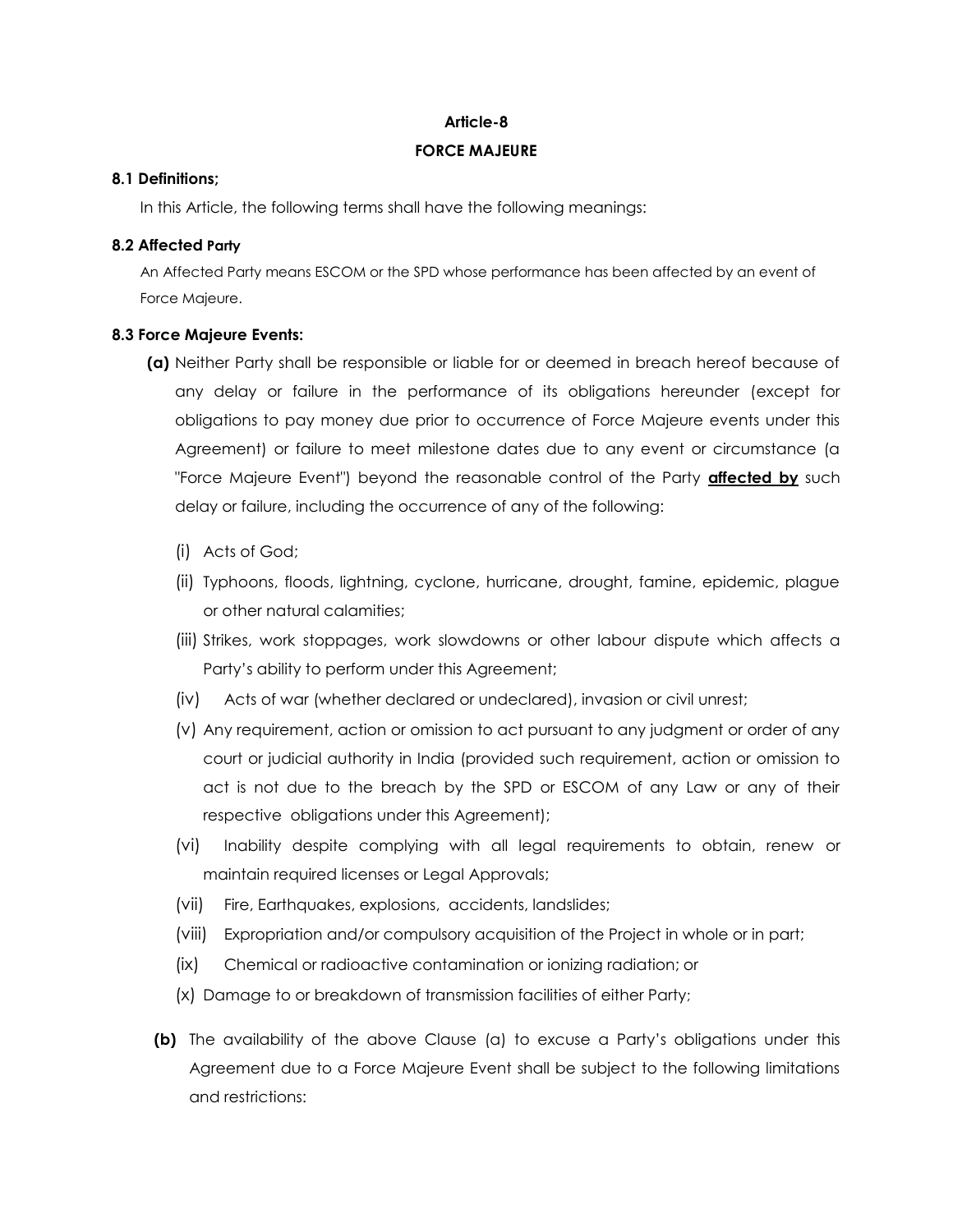- (i) The non-performing Party gives the other Party written notice describing the particulars of the Force Majeure Event as soon as practicable after its occurrence;
- (ii) The suspension of performance is of no greater scope and of no longer duration than is required by the Force Majeure Event.
- (iii) The non-performing Party is able to resume performance of its obligations under this Agreement, it shall give the other Party written notice to that effect;
- (iv) The Force Majeure Event was not caused by the non-performing Party's negligent or intentional acts, errors or omissions, or by its negligence/failure to comply with any material Law, or by any material breach or default under this Agreement;
- (v) In no event shall a Force Majeure Event excuse the obligations of a Party that are required to be completely performed prior to the occurrence of a Force Majeure Event.

## **8.4 Payment Obligations:**

For avoidance of doubt, neither Party's obligation to make payments of money due nor payable prior to occurrence of Force Majeure events under this Agreement shall be suspended or excused due to the occurrence of a Force Majeure Event in respect of such Party.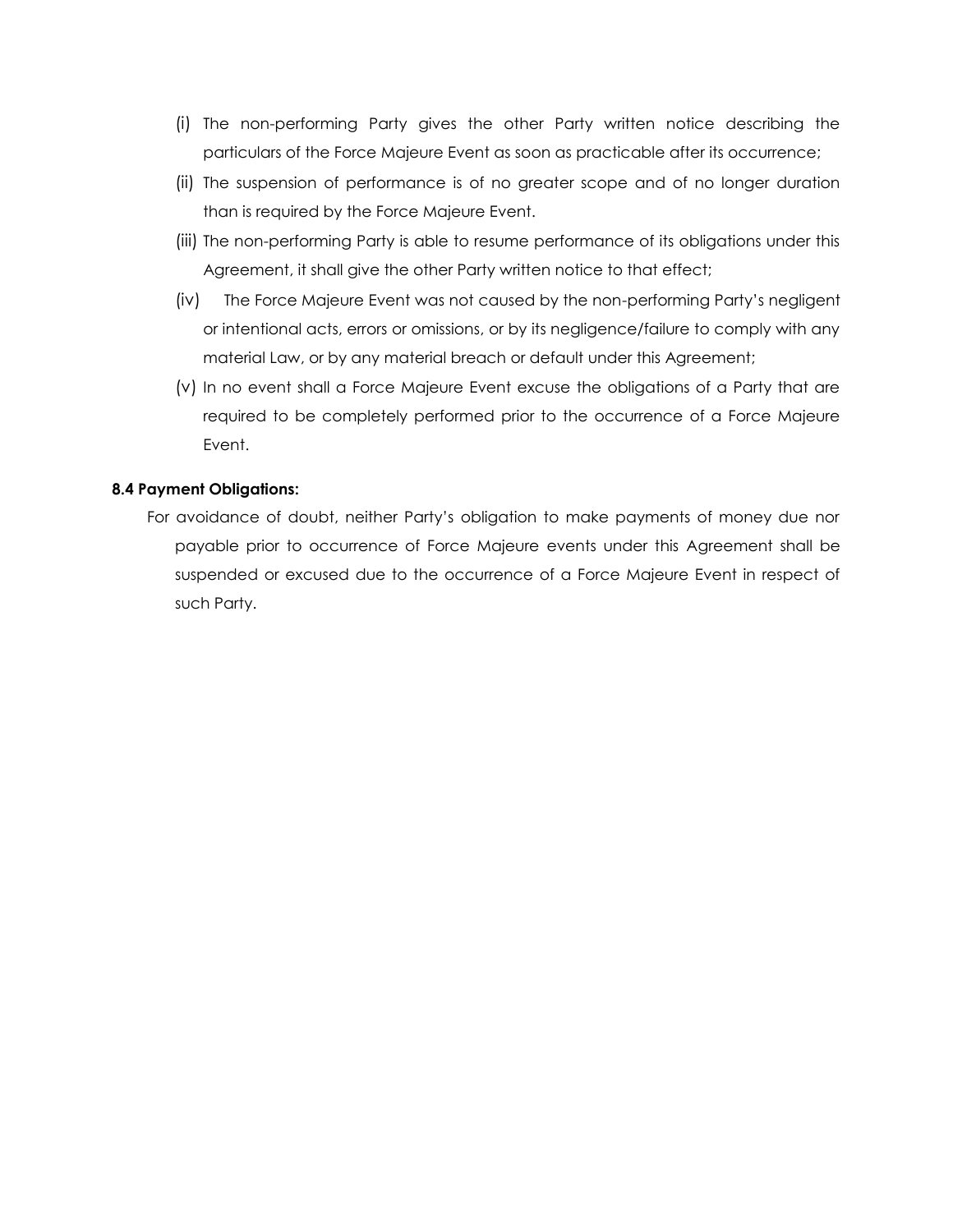#### **Article-9**

#### **TERM, TERMINATION AND DEFAULT**

**9.1 Term of the Agreement:** This Agreement shall become effective upon the execution and delivery thereof by the Parties hereto and unless terminated pursuant to other provisions of the Agreement, shall continue to be in force for such time until the completion of a period of twenty five (25) years from the Commercial Operation Date. Agreement may be renewed for **such further period on the terms and conditions** mutually agreed upon between the parties ninety (90) days prior to the expiry of the said period of twenty five (25) years.

## **9.2 Events of Default:**

#### **9.2.1 SPD's Default:**

The occurrence of any of the following events at any time during the Term of this Agreement shall constitute an Event of Default by SPD:

- a. O&M Default on part of SPD
- b. Failure or refusal by SPD to perform any of its material obligations under this Agreement.

## **9.2.2 ESCOM's Default:**

The occurrence of any of the following at any time during the Term of this Agreement shall constitute an Event of Default by ESCOM:

- a. Failure or refusal by ESCOM to perform its financial and other material obligations under this Agreement.
- b. In the event of any payment default by the ESCOM for a continuous period of three months, the SPD shall be permitted to sell Electricity to third parties by entering into a Wheeling & Banking agreement with the ESCOM for which it shall pay transmission and any other charges to the ESCOM at the rates applicable from time to time as approved by the Commission.

## **9.3 Termination:**

#### **9.3.1 Termination for SPD's Default:**

Upon the occurrence of an event of default as set out in sub-clause 9.2.1 above, ESCOM may deliver a Default Notice to the SPD in writing which shall specify in reasonable detail the Event of Default giving rise to the default notice, and calling upon the SPD to remedy the same.

At the expiry of 60 (sixty) days from the delivery of this default notice and unless the Parties have agreed otherwise, or the Event of Default giving rise to the default notice has been remedied, ESCOM may deliver a Termination Notice to the SPD, ESCOM may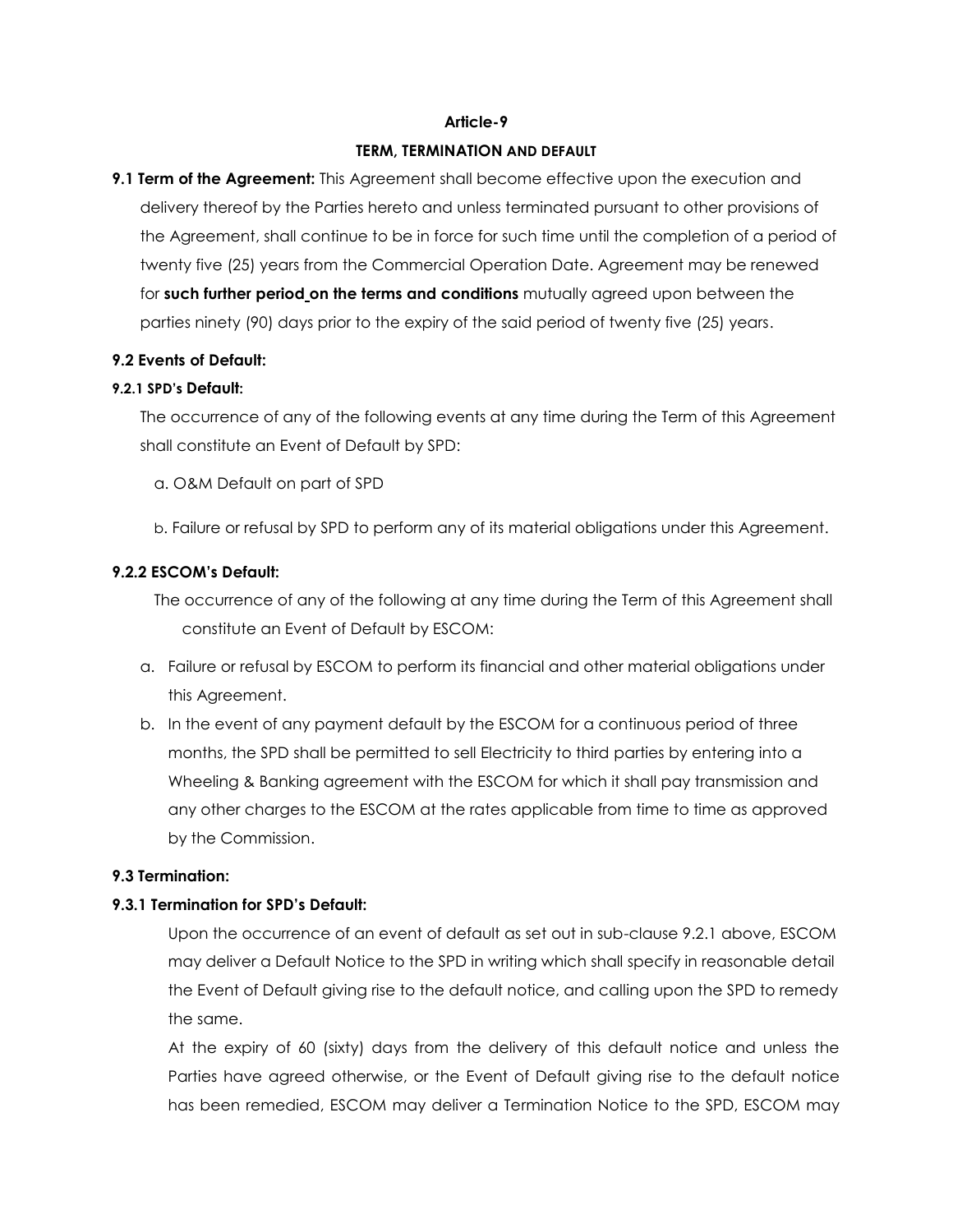terminate this Agreement by delivering such a Termination Notice to the SPD and intimate the same to the Commission. Upon delivery of the Termination Notice this Agreement shall stand terminated and ESCOM shall stand discharged of all its obligations. However, all payment obligations as per the Article 6 prior to the date of termination of the Agreement shall be met by the Parties.

Where a Default Notice has been issued with respect to an Event of Default, which requires the co-operation of both ESCOM and the SPD to remedy, ESCOM shall render all reasonable co-operations to enable the Event of Default to be remedied.

## **9.3.2 Termination for ESCOM's Default:**

Upon the occurrence of an Event of Default as set out in sub-clause 9.2.2 above, the SPD may deliver a Default Notice to ESCOM in writing which shall specify in reasonable detail the Event of Default giving rise to the Default Notice, and calling upon ESCOM to remedy the same.

At the expiry of 60(Sixty) days from the delivery of this default notice and unless the Parties have agreed otherwise, or the Event of Default giving rise to the Default Notice has been remedied, SPD may deliver a Termination Notice to the ESCOM. SPD may terminate this Agreement by delivering such a Termination Notice to ESCOM and intimate the same to the Commission. Upon delivery of the Termination Notice this Agreement shall stand terminated and SPD shall stand discharged of all its obligations.

Where a Default Notice has been issued with respect to an Event of Default, which requires the co-operation of both SPD and ESCOM, to remedy, SPD shall render all reasonable co-operations to enable the Event of Default to be remedied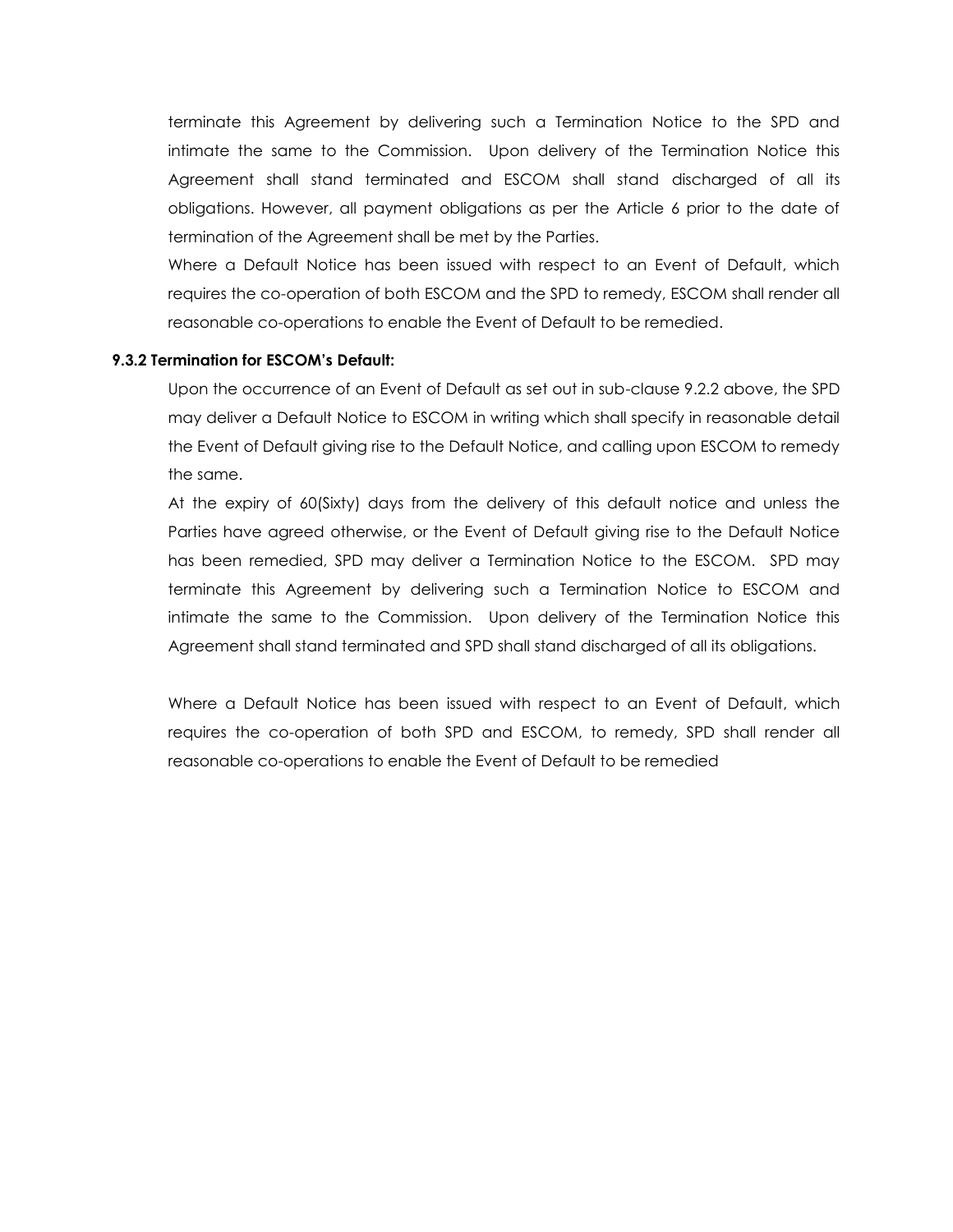## **Article-10**

## **DISPUTE RESOLUTION AND ARBITRATION**

## **10.1 Governing Law**

This Agreement shall be governed by and construed in accordance with the Laws of India. Any legal proceedings in respect of any matters, claims or disputes under this Agreement shall be under the jurisdiction of appropriate courts in Bangalore.

## **10.2 Amicable Settlement and Dispute Resolution**

- a. Either Party is entitled to raise any claim, dispute or difference of whatever nature arising under, out of or in connection with this Agreement ( "Dispute") by giving a written notice (Dispute Notice) to the other Party, which shall contain:
	- (i) a description of the Dispute;
	- (ii) the grounds for such Dispute; and
	- (iii) all written material in support of its claim.
- b. The other Party shall, within thirty (30) days of issue of Dispute Notice issued underClause10.2(a), furnish:
	- (i) counter-claim and defences, if any, regarding the Dispute; and
	- (ii) all written material in support of its defences and counter-claim.
- c. Within thirty (30) days of issue of Dispute Notice by any Party pursuant to Clause 10.2(a) if the other Party does not furnish any counter claim or defense under Clause 10.2 (b) or thirty (30) days from the date of furnishing counter claims or defense by the other Party, both the Parties to the Dispute shall meet to settle such Dispute amicably. If the Parties fail to resolve the Dispute amicably within thirty (30) days from the later of the dates mentioned in this Clause 10.2 (c), the Dispute shall be referred for dispute resolution in accordance with Clause 10.3.

## **10.3 Dispute Resolution**

**10.3.1 If any dispute is not settled amicably under clause 10.2 the same shall be refereed by any of the parties to the KERC for dispute resolution in accordance with the provisions of the Electricity Act, 2003.**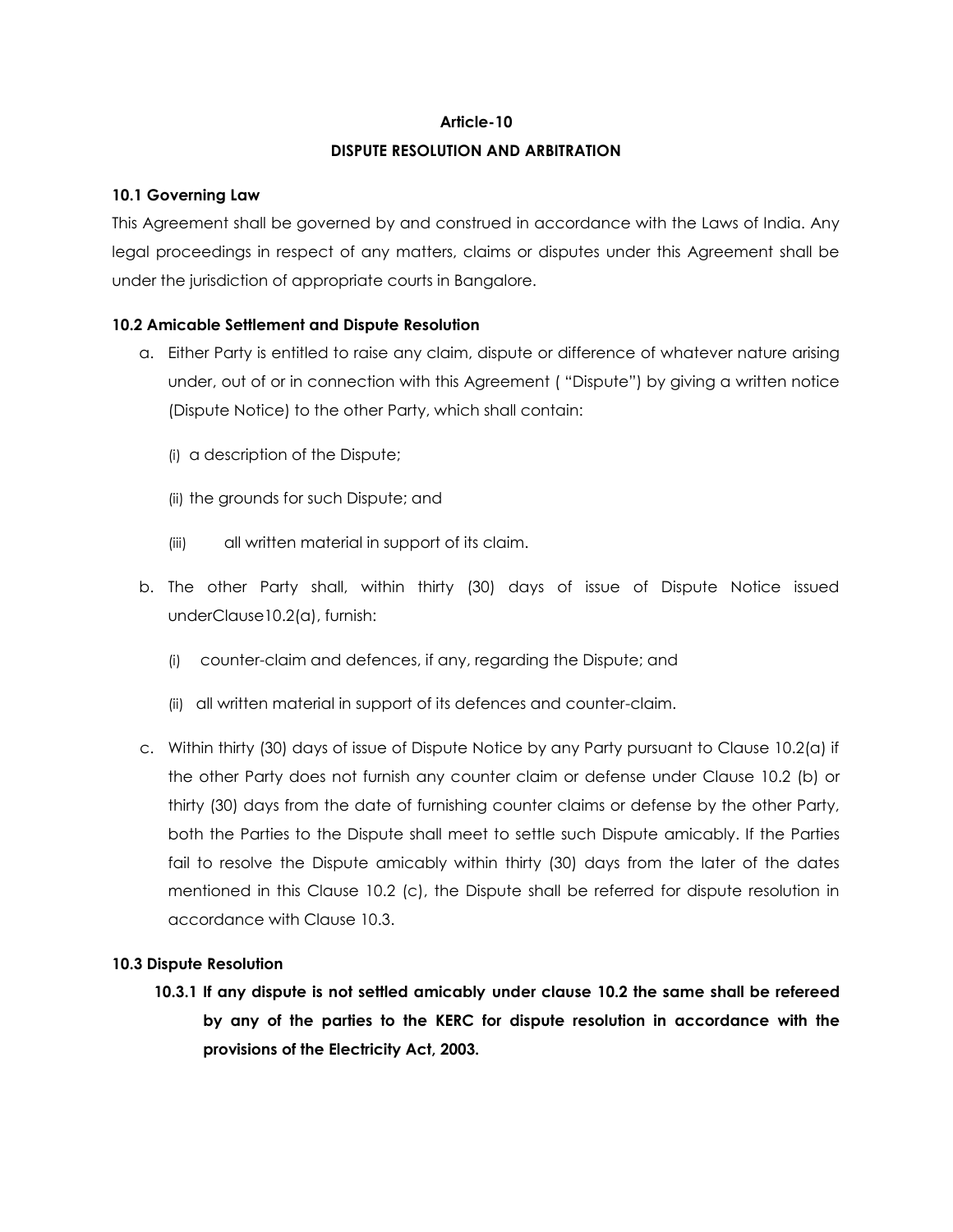**10.3.2 Pending the submission of and/ or decision on a dispute by KERC, the parties shall continue to perform their respective obligations under this agreement, subject to any interim order that may be passed KERC without prejudice to a final adjustment in accordance with such decision by the KERC.**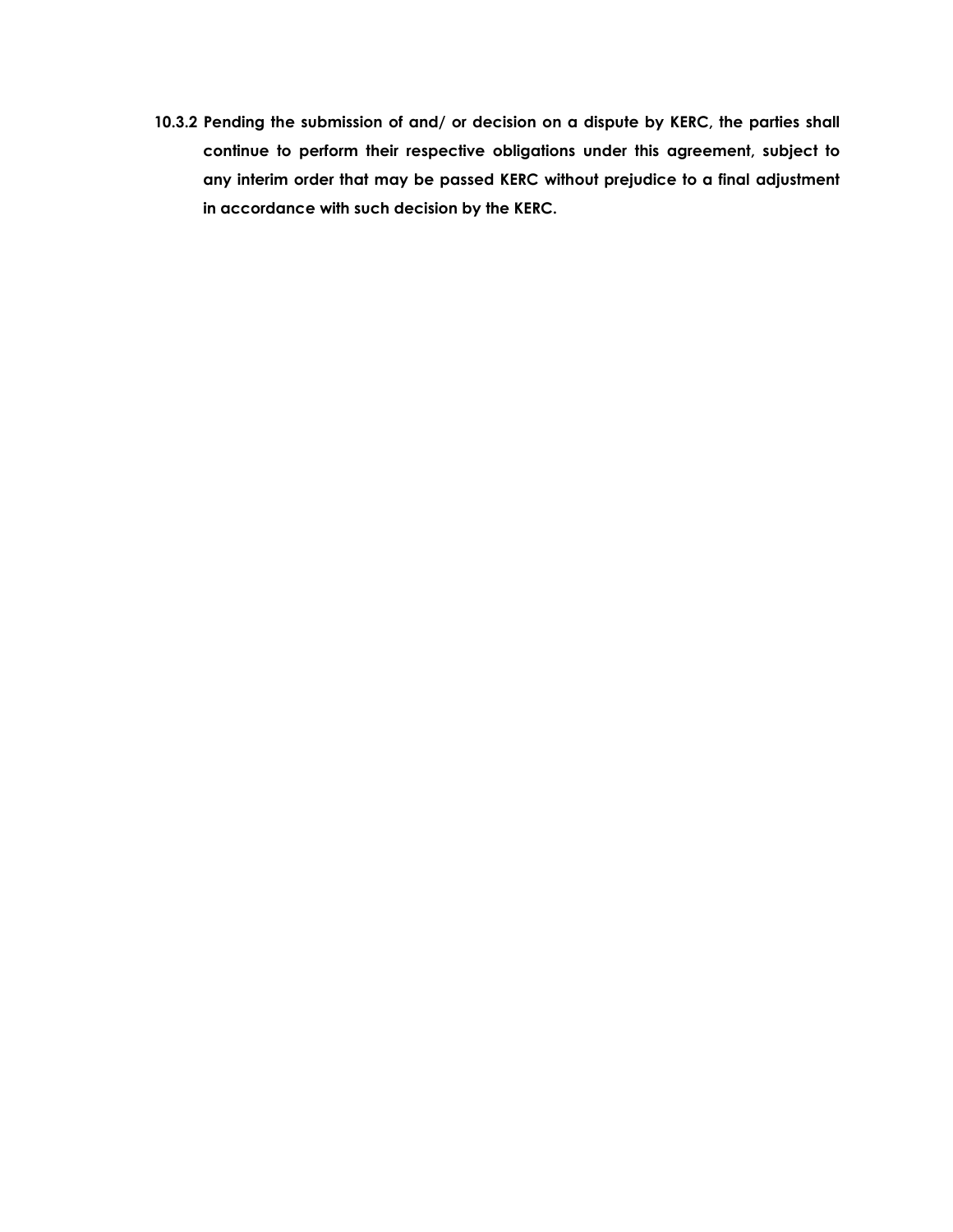# **Article-11 LIABILITY AND INDEMNIFICATION**

## **11.1 Indemnity**

**11.1.1** The SPD shall indemnify, defend and hold ESCOM harmless against:

- a. any and all third party claims against ESCOM for any loss of or damage to property of such third party, or death or injury to such third party, arising out of a breach by the SPD of any of its obligations under this Agreement; and
- b. any and all losses, damages, costs and expenses including legal costs, fines, penalties and interest actually suffered or incurred by ESCOM from third party claims arising by reason of a breach by the SPD of any of its obligations under this Agreement, (provided that this Article 11 shall not apply to such breaches by the SPD, for which specific remedies have been provided for under this Agreement)
- **11.1.2** ESCOM shall indemnify, defend and hold the SPD harmless against:
	- a. any and all third party claims against the SPD, for any loss of or damage to property of such third party, or death or injury to such third party, arising out of breach by ESCOM of any of their obligations under this Agreement; and
	- b. any and all losses, damages, costs and expenses including legal costs, fines, penalties and interest ('Indemnifiable Losses') actually suffered or incurred by the SPD from third party claims arising by reason of a breach by ESCOM of any of its obligations.

## **11.2 Procedure for claiming Indemnity**

- **11.2.1** (a) Where the indemnified party is entitled to indemnification from the indemnified party pursuant to Clause  $11.1.1(a)$  or  $11.1.2(a)$ , the Indemnified Party shall promptly notify the Indemnifying Party of such claim referred to in Clause11.1.1(a) or 11.1.2(a) in respect of which it is entitled to be indemnified. Such notice shall be given as soon as reasonably practicable after the Indemnified Party becomes aware of such claim. The indemnified party shall be liable to settle the indemnification claim within thirty (30) days of receipt of the above notice. Provided however that, if:
	- (i) the Parties choose to refer the dispute before the Arbitrator in accordance with Clause 10.4; and
	- (ii) the claim amount is not required to be paid/ deposited to such third party pending the resolution of the Dispute, the Indemnifying Party shall become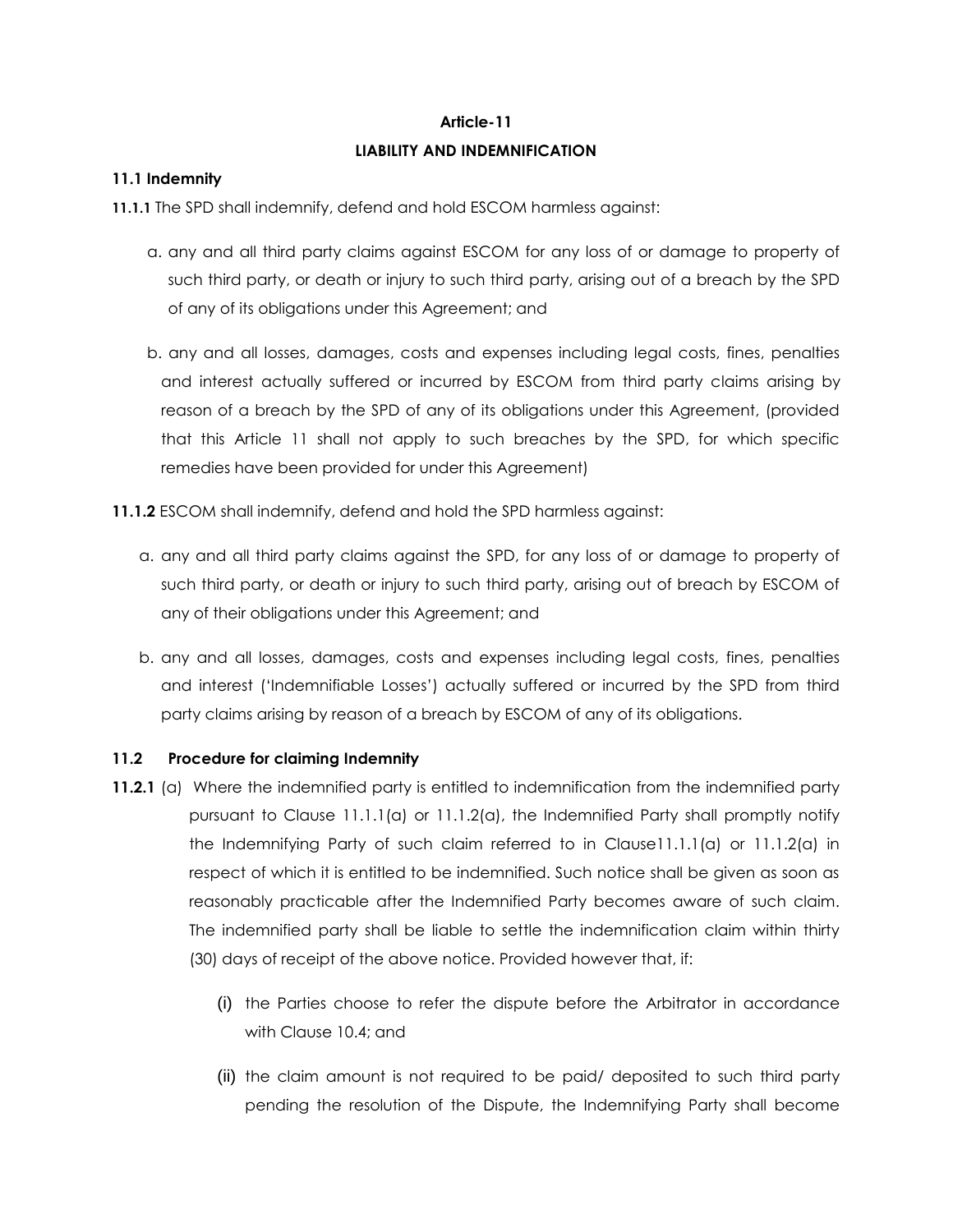liable to pay the claim amount to the Indemnified Party or to the third party, as the case may be, promptly following the resolution of the Dispute, if such Dispute is not settled in favour of the Indemnified Party.

b. The Indemnified Party may contest the claim by referring to the Arbitrator for whichit is entitled to be Indemnified under Clause  $11.1.1(a)$  or  $11.1.2(a)$  and the indemnified party shall reimburse to the Indemnified Party all reasonable costs and expenses incurred by the Indemnified party. However, such Indemnified Party shall not settle or compromise such claim without first getting the consent of the indemnified party, which consent shall not be unreasonably withheld or delayed.

An indemnified party may, at its own expense, assume control of the defence of any proceedings brought against the Indemnified Party if it acknowledges its obligation to indemnify such Indemnified Party, gives such Indemnified Party prompt notice of its intention to assume control of the defence, and employs an independent legal counsel at its own cost that is reasonably satisfactory to the Indemnified Party.

#### **11.3 Indemnifiable Losses**

Where an Indemnified Party is entitled to Indemnifiable Losses from the indemnified party pursuant to Clause 11.1.1(b) or 11.1.2(b), the Indemnified Party shall promptly notify the indemnified party of the Indemnifiable Losses actually incurred by the Indemnified Party. The Indemnifiable Losses shall be reimbursed by the Indemnifying Party within thirty (30) days of receipt of the notice seeking Indemnifiable Losses by the Indemnified Party. In case of non-payment of such losses after a valid notice under this Article11, such event shall constitute a payment default under Article 9.

#### **11.4 Limitation on Liability**

**11.4.1** Except as expressly provided in this Agreement, neither the SPD nor ESCOM nor its/their respective officers, directors, agents, employees or affiliates (or their officers, directors, agents or employees), shall be liable or responsible to the other Party or its affiliates, officers, directors, agents, employees, successors or permitted assigns or their respective insurers for incidental, indirect or consequential damages, connected with or resulting from performance or non-performance of this Agreement, or anything done in connection herewith, including claims in the nature of lost revenues, income or profits(other than payments expressly required and properly due under this Agreement),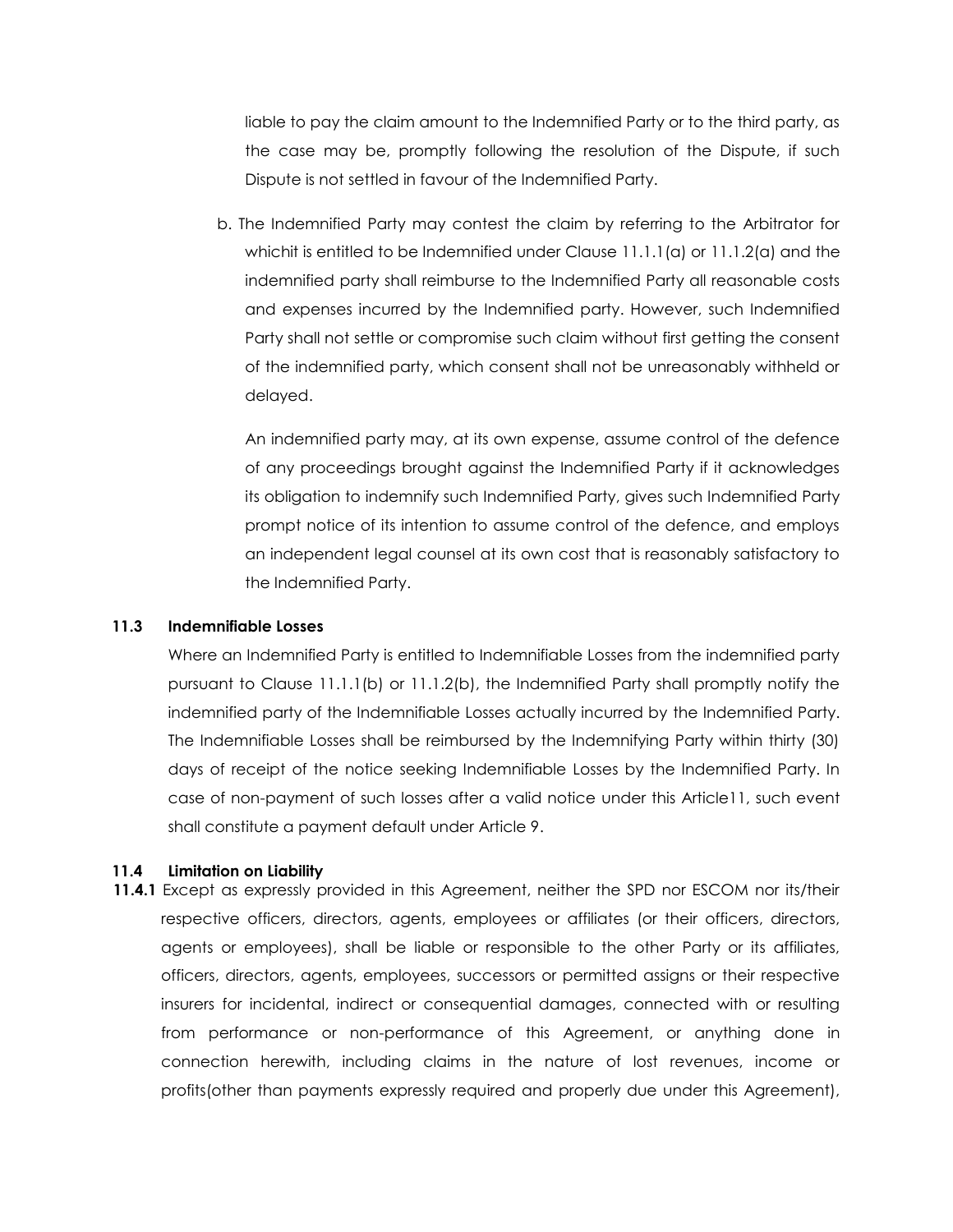any increased expense of, reduction in or loss of power generation or equipment used therefore, irrespective of whether such claims are based upon breach of warranty, tort(including negligence, whether of ESCOM, the SPD or others), strict liability, contract, breach of statutory duty, operation of law or otherwise

**11.4.2** ESCOM shall have no recourse against any officer, director or shareholder of the SPD or any Affiliate of the SPD or any of its officers, directors or shareholders for such claims excluded under this Article. The SPD shall have no recourse against any officer, director or shareholder of ESCOM, or any affiliate of ESCOM or any of its officers, directors or shareholders for such claims excluded under this Article.

## **11.5 Duty to Mitigate**

The Parties shall endeavor to take all reasonable steps so as mitigate any loss or damage which has occurred under this Article 11.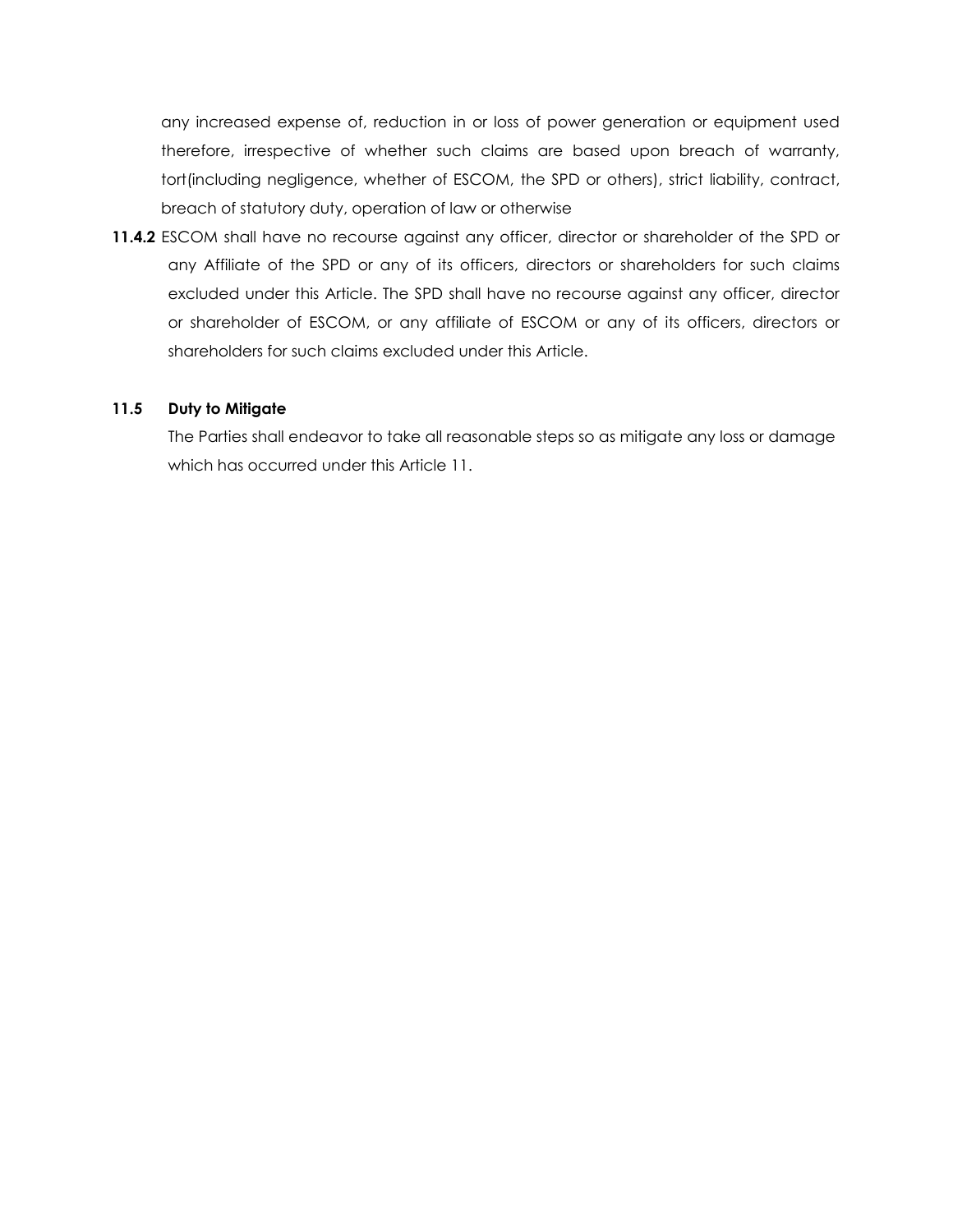#### **Article-12**

#### **MISCELLANEOUS PROVISIONS**

#### **12 waiver**

- **12.1** Waiver, including partial or conditional waiver, by either Party of any default by the otherParty in the observance and performance of any provision of or obligations under thisAgreement:
	- a. shall not operate or be construed as a waiver of any other or subsequent default hereof or of other provisions of or obligations under this Agreement;
	- b. shall not be effective unless it is in writing and executed by a duly authorized Representative of the Party; and
	- c. shall not affect the validity or enforceability of this Agreement in any manner.
- **12.2** Neither the failure by either Party to insist on any occasion upon the performance of the terms, conditions and provisions of this Agreement or any obligation there under nor time or other indulgence granted by a Party to the other Party shall be treated or deemed as waiver of such breach or acceptance of any variation or the relinquishment of any such right hereunder.

## **12.3 Survival**

- **12.3.1** Termination shall;
	- a. not relieve the SPD or ESCOM, as the case may be, of any obligations hereunder which expressly or by implication survive Termination hereof; and
	- b. except as otherwise provided in any provision of this Agreement expressly limiting the liability of either Party, not relieve either Party of any obligations or liabilities for loss or damage to the other Party arising out of, or caused by, acts or omissions of such Party prior to the effectiveness of such Termination or arising out of such Termination
- **12.3.2** All obligations surviving Termination shall only survive for a period of 3 (three) years following the date of such Termination.

## **12.4 Entire Agreement**

This Agreement and the Schedules together constitute a complete and exclusive statement of the terms of the agreement between the Parties on the subject hereof, and no amendment or modification hereto shall be valid and effective unless such modification or amendment is agreed to in writing by the Parties and duly executed by persons especially empowered in this behalf by the respective Parties. All prior written or oral understandings, offers or other communications of every kind pertaining to this Agreement are abrogated and withdrawn.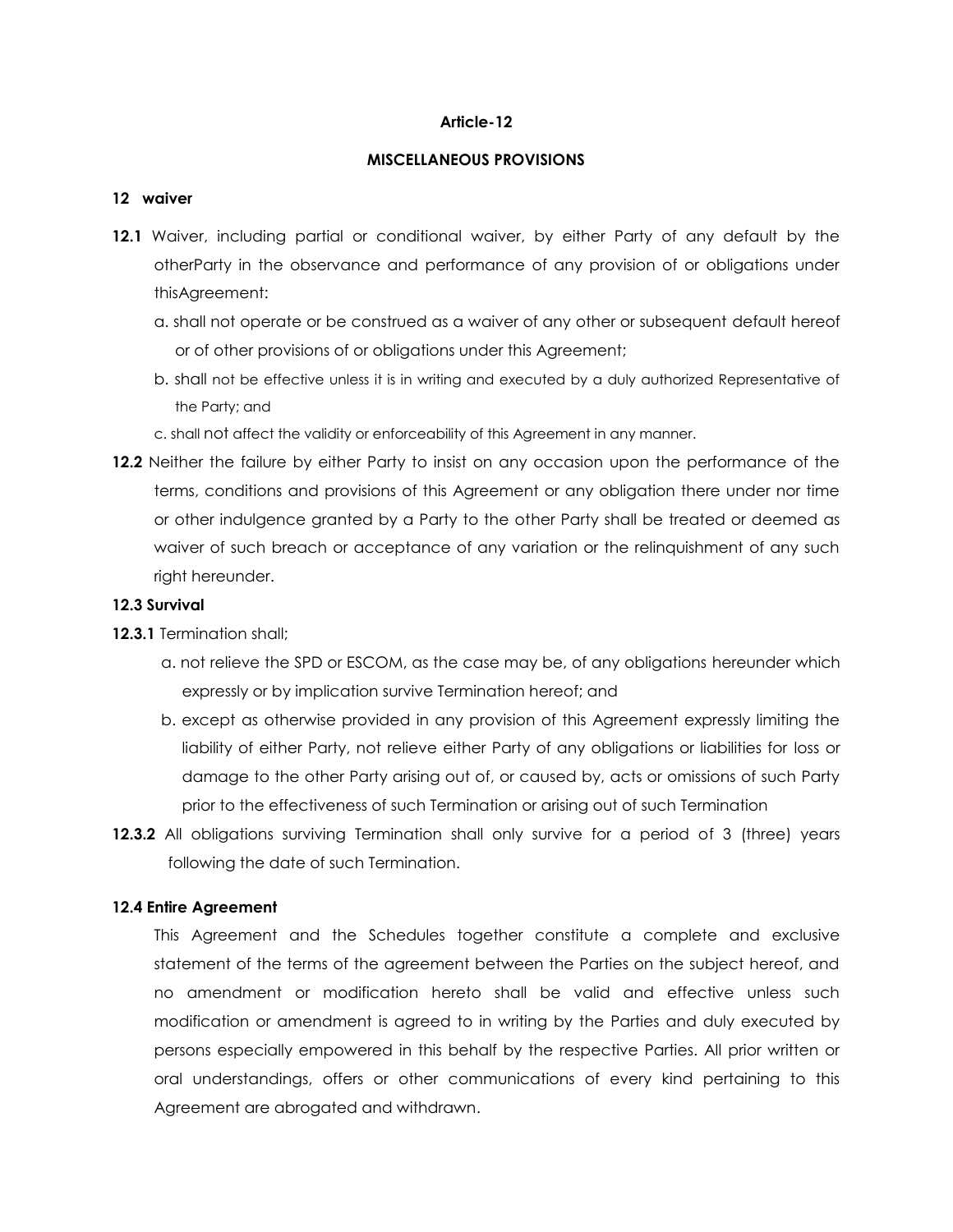#### **12.5 Severability**

If for any reason whatever, any provision of this Agreement is or becomes invalid, illegal or unenforceable or is declared by any court of competent jurisdiction or any other instrumentality to be invalid, illegal or unenforceable, the validity, legality or enforceability of the remaining provisions shall not be affected in any manner, and the Parties will negotiate in good faith with a view to agreeing to one or more provisions which may be substituted for such invalid, unenforceable or illegal provisions, as nearly as is practicable to such invalid, illegal or unenforceable provision. Failure to agree upon any such provisions shall not be subject to the Dispute Resolution Procedure set forth under this Agreement or otherwise.

#### **12.6 Successors and assigns**

This Agreement shall be binding upon, and endure to the benefit of the Parties and their respective successors and permitted assigns.

#### **12.7 Notices**

Any notice or other communication to be given by any Party to the other Party under or in connection with the matters contemplated by this Agreement shall be in writing and shall:

- a. in the case of the SPD, be given by facsimile or e-mail and by letter delivered by hand to the address given and marked for attention of the person set out below or to such other person as the SPD may from time to time designate by notice to ESCOM; provided that notices or other communications to be given to an address outside ………. [insert location of concerned ESCOM] may, if they are subsequently confirmed by sending a copy thereof by registered acknowledgement due, air mail or by courier, be sent by facsimile or e-mail to the number as the SPD may from time to time designate by notice to ESCOM;
- b. in the case of ESCOM, be given by facsimile or e-mail and by letter delivered by hand and be addressed to the \_\_\_\_\_\_\_\_\_\_\_ with a copy delivered to ESCOM Representative or such other person as ESCOM may from time to time designate by notice to the SPD; provided that if the SPD does not have an office in[insert location of concerned ESCOM] it may send such notice by facsimile or e-mail and by registered acknowledgement due, air mail or by courier; and
- c. any notice or communication by a Party to the other Party, given in accordance herewith, shall be deemed to have been delivered when in the normal course of post it ought to have been delivered and in all other cases, it shall be deemed to have been delivered on the actual date and time of delivery, provided that in the case of facsimile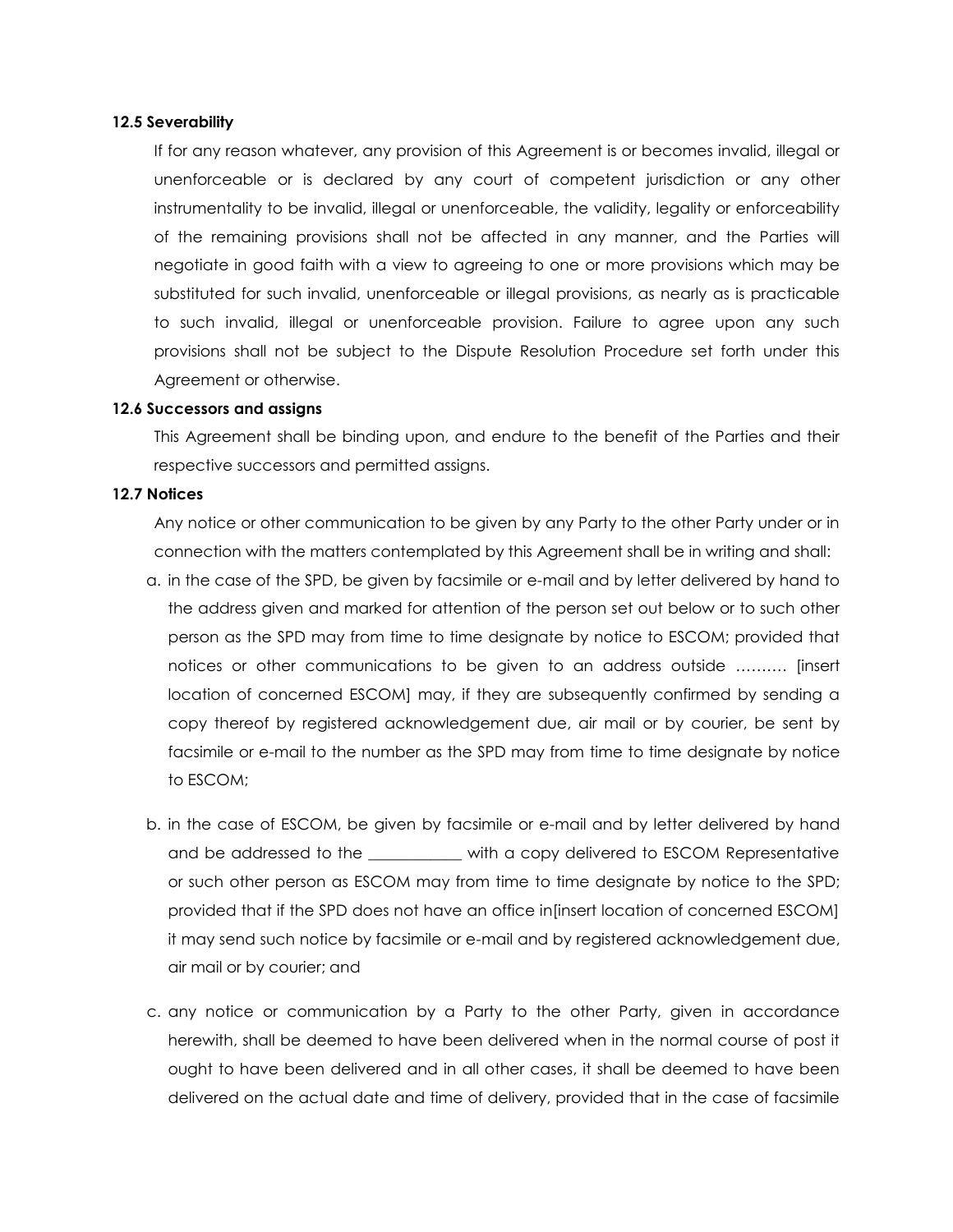or e-mail, it shall be deemed to have been delivered on the working day following the date of its delivery

#### **12.8 Language**

All notices required to be given by one Party to the other Party and all other communications, Documentation and proceedings which are in any way relevant to this Agreement shall be in writing and in English language.

## **12.9 Counterparts**

This Agreement may be executed in two counterparts, each of which, when executed and delivered, shall constitute an original of this Agreement.

## **12.10 Amendments.**

This Agreement shall not be amended, changed, altered, or modified except by a written instrument duly executed by an authorized representative of both Parties. However, ESCOM may consider any amendment or change that the Lenders may require to be made to this Agreement subject to the approval of the Commission.

## **12.11 Assignment:**

- (i) The SPD shall not assign this Agreement or any portion hereof without the prior**consent** in writing to the other Party, provided further that any assignee shall expressly assume the assignor's obligations thereafter arising under this Agreement pursuant to documentation satisfactory to such other Party. Provided further that SPD shall have an irrevocable right to form a Special Purpose Vehicle (SPV) any time after the date of this PPA with intimation to the other Party and such SPV shall take over all the rights, responsibilities, obligations, liabilities etc., of the SPD mutatis mutandis. Provided further that the SPD shall not reduce/transfer his/her ownership interest in the voting capital of the SPV to less than 26% on or before 12 months from the date of CoD without the consent of the ESCOM
- (ii) The SPD may create any encumbrance over all or part of the receivables, Payment Mechanism in favour of the Lenders or the Lender's Representative on their behalf, as security for:
	- a. Amounts payable under the Financing Agreements; and
	- b. Any other amounts agreed by the Parties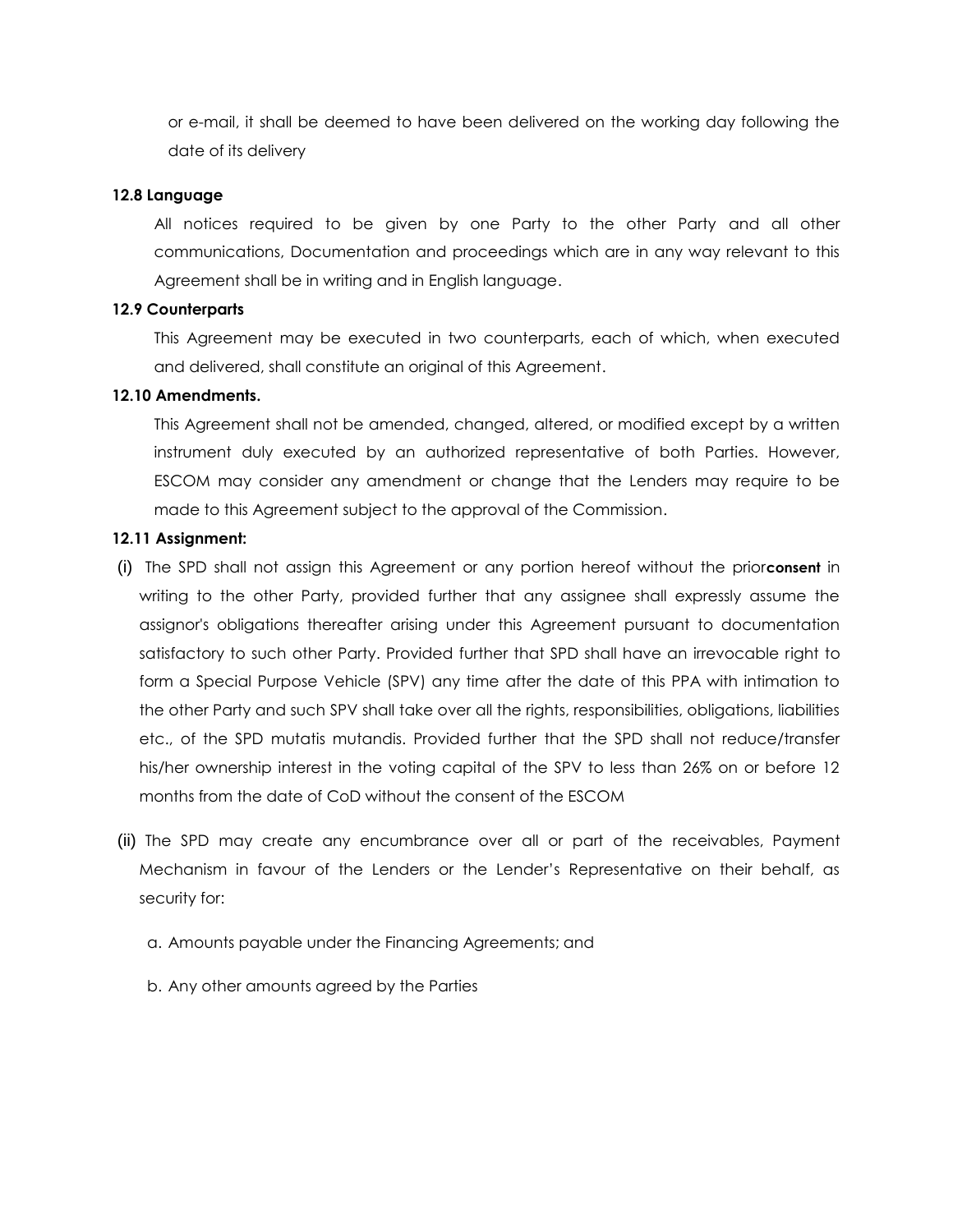## **Article-13**

#### **CHANGE IN LAW**

## **13.1 Definitions**

In this Article 14, the following terms shall have the following meanings:

## **13.1.1 "Change in Law"**

means the occurrence of any of the following events after the Effective Date resulting into any additional recurring/ non-recurring expenditure by the SPD or any income to the SPD:

- a. the enactment, coming into effect, adoption, promulgation, amendment, modification or repeal (without re-enactment or consolidation) in India, of any Law, including rules and regulations framed pursuant to such Law;
- b. a change in the interpretation or application of any law by any by any Governmental Instrumentality having the legal power to interpret or apply such Law, or any Competent Court of Law;
- c. the imposition of a requirement for obtaining any Consents, Clearances and Permits which was not required earlier;
- d. a change in the terms and conditions prescribed for obtaining any Consents, Clearances and Permits or the inclusion of any new terms or conditions for obtaining such Consents, Clearances and Permits; except due to any default of the SPD;
- e. any change in tax or introduction of any tax made applicable for supply of power by the SPD as per the terms of this Agreement.

**IN WITNESS WHEREOF, THE PARTIES HERETO HAVE CAUSED THIS AGREEMENT TO BE EXECUTED BY THEIR FULLY AUTHORIZED OFFICERS, AND COPIES DELIVERED TO EACH PARTY, AS OF THE DAY AND YEAR FIRST ABOVE STATED.** 

| (Authorized Officer/SignatoryESCOM) |
|-------------------------------------|
| Name:                               |
|                                     |
| For and on behalf of ESCOM          |

Designation: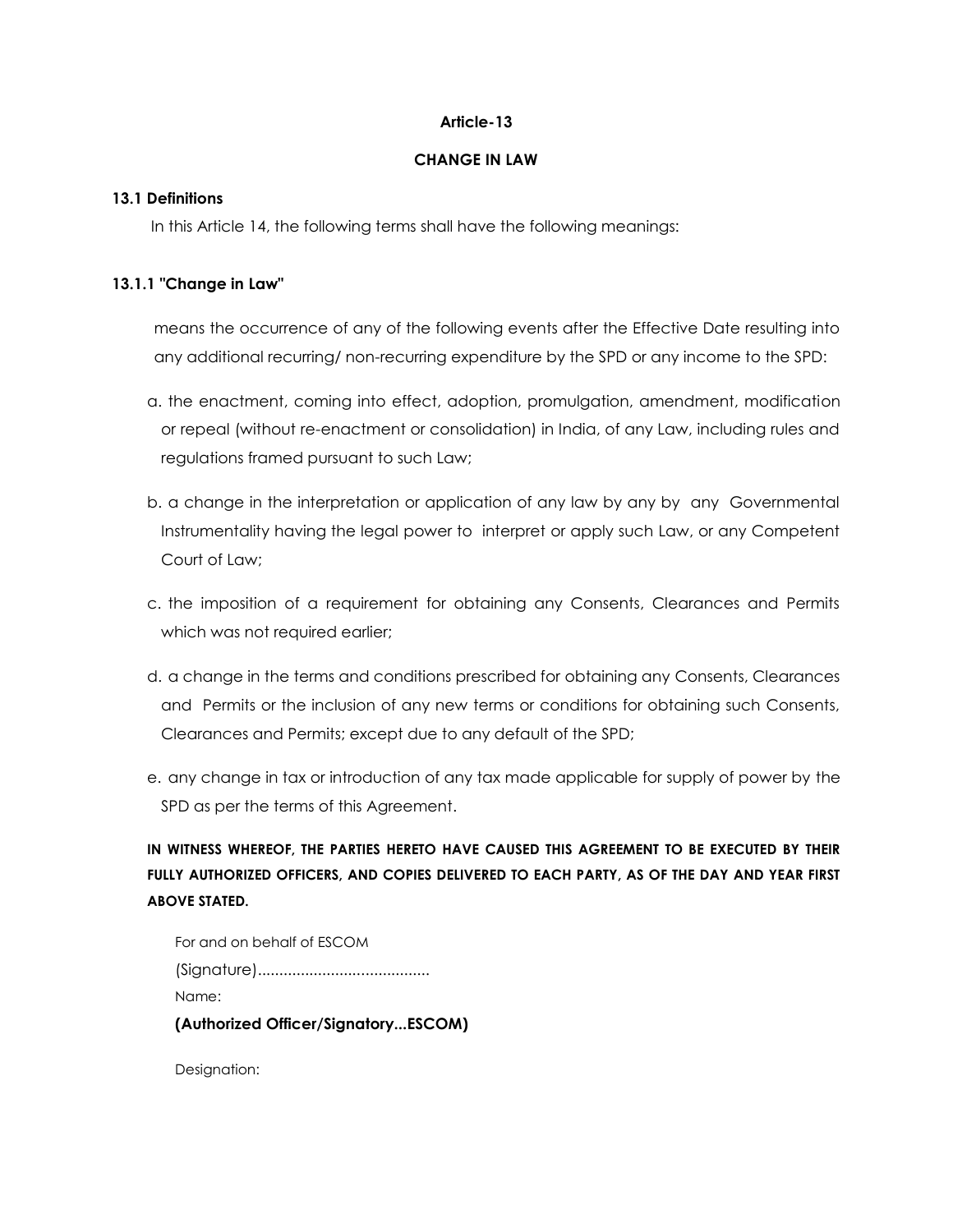#### **WITNESSES**

**1. SRI......................................**

**2. SRI......................................**

For and on behalf of SPD (Signature)........................................ Name:

**(Authorized Person/Signatory...Company)**

## **WITNESSES**

1. SRI......................................

2. SRI......................................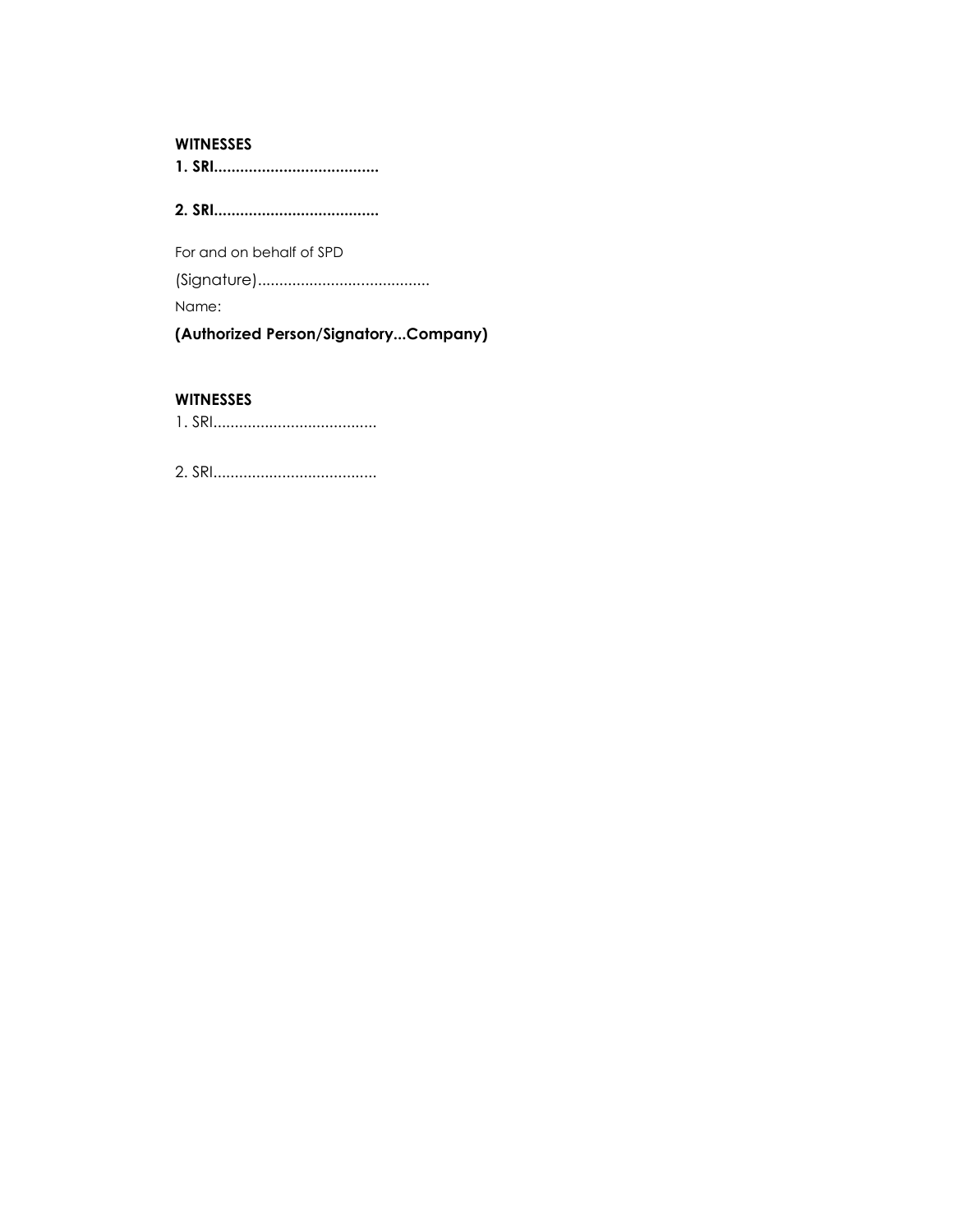# **Schedule-1 PROJECT AND SITE CHARACTERISTICS**

- 1. Capacity of the Plant :...... MW.
- 2. Type of project : Solar PV power plant
- 3. Location : …………VILLAGE.
- 4. Taluk : …………
- 5. District : ………….
- 6. Survey Nos. :…………………..
- 7. Nearest receiving station of KPTCL : Sub-station at ....................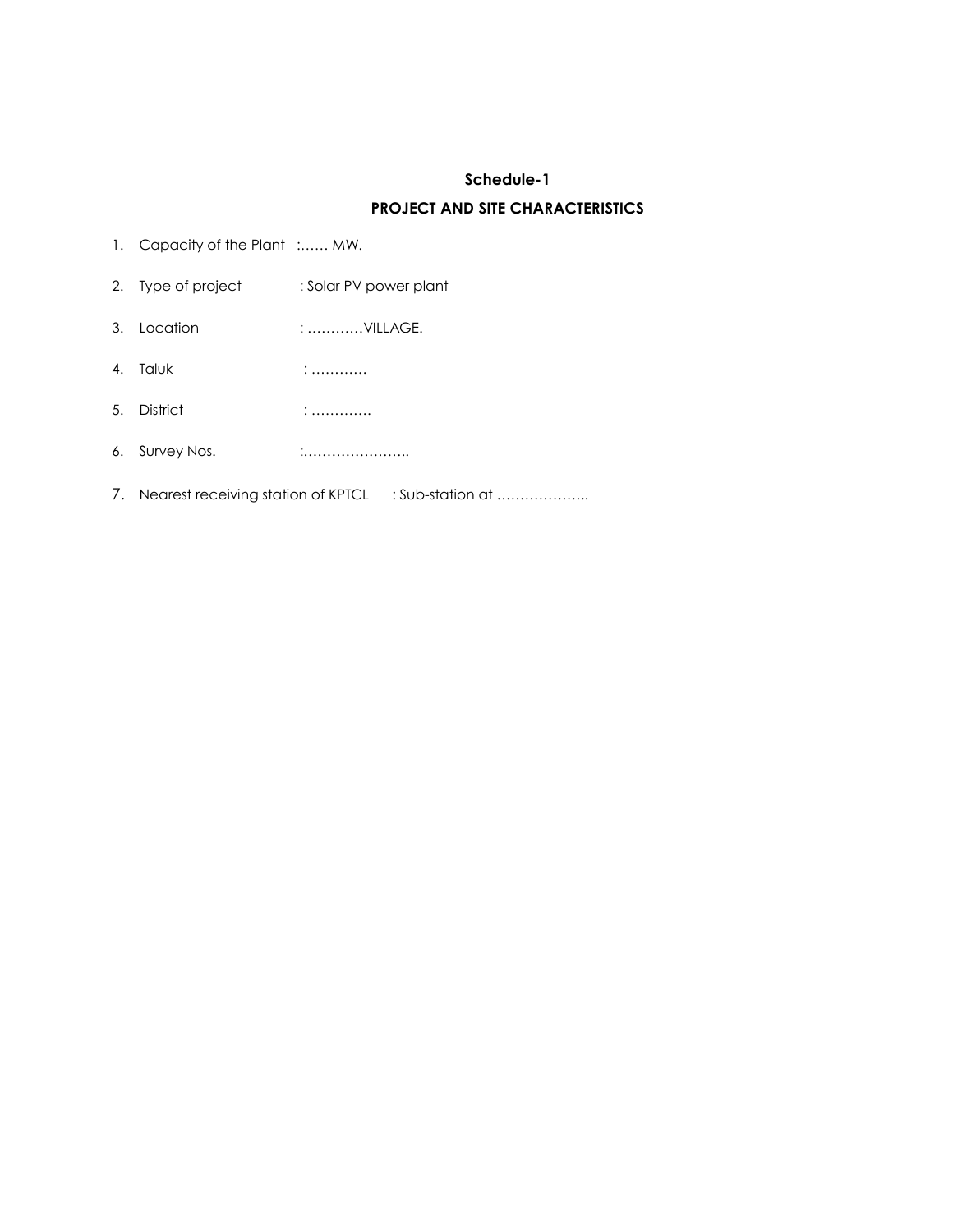# **Schedule-2 PERFORMANCE SECURITY**

## (PROFORMA OF BANK GUARANTEE)

THIS DEED OF GUARANTEE executed on this the \_\_\_\_\_\_\_\_\_\_\_day of \_\_\_\_\_\_\_\_\_\_\_\_\_\_\_\_\_\_\_

at \_\_\_\_\_\_\_\_\_\_\_\_\_ by \_\_\_\_\_\_\_\_\_\_\_\_\_\_\_\_ (Name of the Bank) having its Head / Registered office at \_\_\_\_\_\_\_\_\_\_\_\_\_\_\_\_\_\_hereinafter referred to as "the Guarantor" which expression shall unless it be repugnant to the subject or context thereof include successors and assigns;

In favour of

\_\_\_\_\_\_\_\_\_\_\_, a Company incorporated under the Indian Companies Act, 1956 having its registered office at \_\_\_ (hereinafter referred to as "ESCOM", which expression shall, unless it be repugnant to the context or meaning thereof, include it's administrators, successors, and assigns);

## **WHEREAS**

- A. By the Power Purchase Agreement (the "Agreement") being entered into between ESCOM and the **SPD** with address at .........................(hereinafter referred as "SPD"), has been granted the right to development **of Solar Power project,** hereinafter referred to as the Project.
- B. In terms of Article ............ of the Agreement, the SPD is required to furnish to ESCOM, an unconditional and irrevocable bank guarantee for an amount of Rs. \_\_\_\_\_\_\_\_\_\_/- (Rupees \_\_\_\_\_\_\_\_ Only) as security for due and punctual performance/discharge of its obligations under the Agreement.

At the request of the SPD, the Guarantor has agreed to provide guarantee, being these presents guaranteeing the due and punctual performance/discharge by the Company of its obligations under the Agreement relating to the Project.

NOW THEREFORE THIS DEED WITNESSETH AS FOLLOWS:

Capitalised terms used herein but not defined shall have the meaning assigned to them respectively in the Agreement.

1. The Guarantor hereby irrevocably guarantees the due and punctual performance by Sri/Smt...............of all its obligations relating to the Project.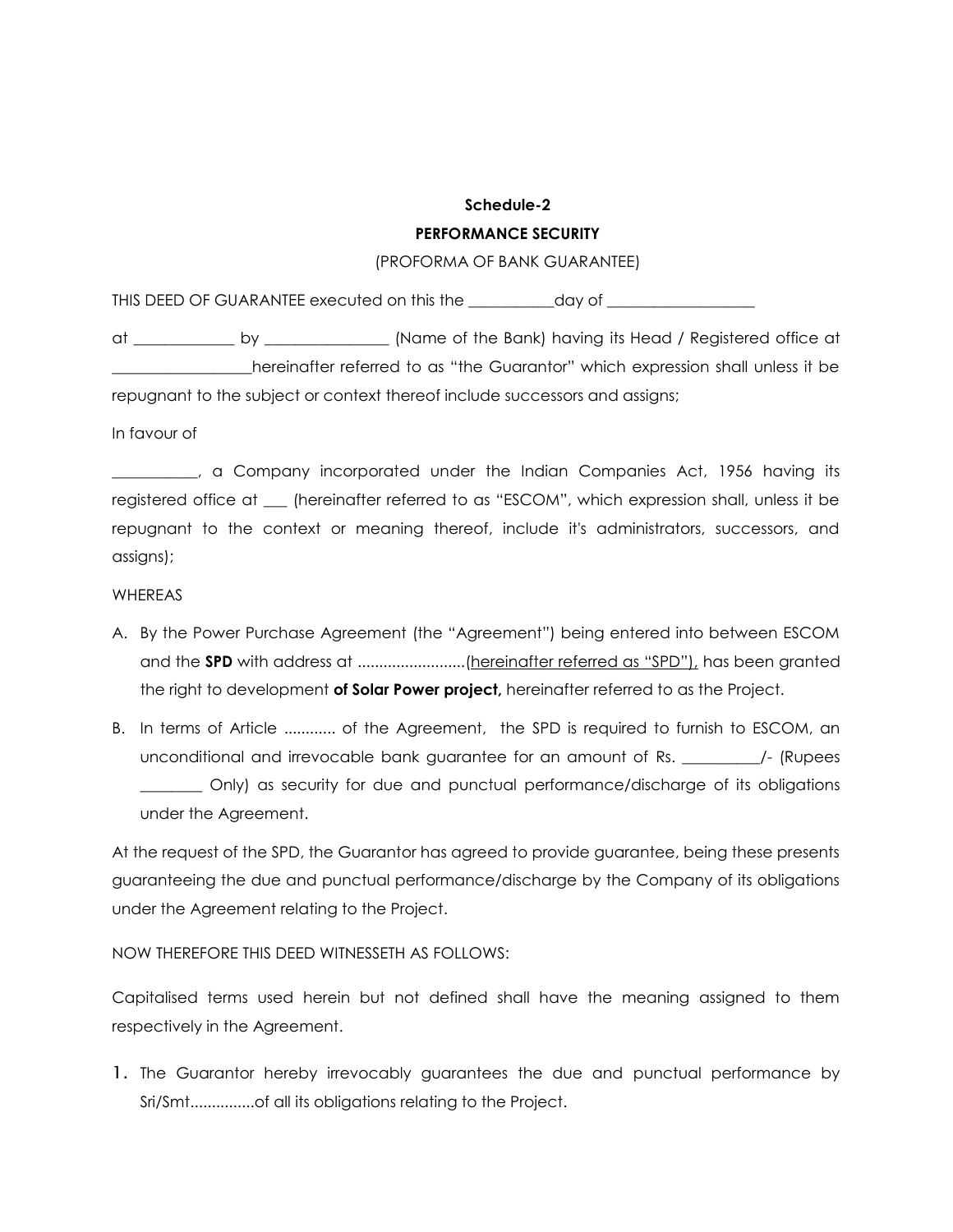2. The Guarantor as primary obligator shall, without demur, pay to ESCOM sums not exceeding in aggregate Rs. \_\_\_\_\_\_\_/- (Rupees \_\_\_\_\_\_\_\_ Only), within one working day of receipt of a written demand thereof from ESCOM stating that the SPD has failed to meet its performance obligations under the Agreement. The Guarantor shall not go into the veracity of any breach or failure on the part of the SPD or validity of demand so made by ESCOM and shall pay the amount specified in the demand notwithstanding any direction to the contrary given or any dispute whatsoever raised by the SPD or any other Person. The Guarantor's obligations hereunder shall subsist until all such demands are duly met and discharged in accordance with the provisions hereof.

In order to give effect to this Guarantee, ESCOM shall be entitled to treat the Guarantor as the principal debtor. The obligations of the Guarantor shall not be affected by any variations in the terms and conditions of the Agreement or other documents or by the extension of time for performance granted to the Company or postponement/non exercise/ delayed exercise of any of its rights by ESCOM or any indulgence shown by ESCOM to the SPD and the Guarantor shall not be relieved from its obligations under this Guarantee on account of any such variation, extension, postponement, non- exercise, delayed exercise of any of its rights by ESCOM or any indulgence shown by ESCOM provided nothing contained herein shall enlarge the Guarantor's obligation hereunder.

- 3. This Guarantee shall be irrevocable and shall remain in full force and effect for a period of **24 months** unless discharged /released earlier by ESCOM in accordance with the provisions of the Agreement. The Guarantor's liability in aggregate be limited to a sum of Rs. \_\_\_\_\_\_\_\_\_\_\_\_/-(Rupees \_\_\_\_\_\_\_\_\_\_\_\_ Only).
- 4. This Guarantee shall not be affected by any change in the constitution or winding up of the SPD /the Guarantor or any absorption, merger or amalgamation of the SPD/the Guarantor with any other Person.

The Guarantor has power to issue this guarantee and discharge the obligations contemplated herein, and the undersigned is duly authorised to execute this Guarantee pursuant to the power granted.

IN WITNESS WHEREOF THE GUARANTOR HAS SET ITS HANDS HEREUNTO ON THE DAY, MONTH AND YEAR FIRST HEREINABOVE WRITTEN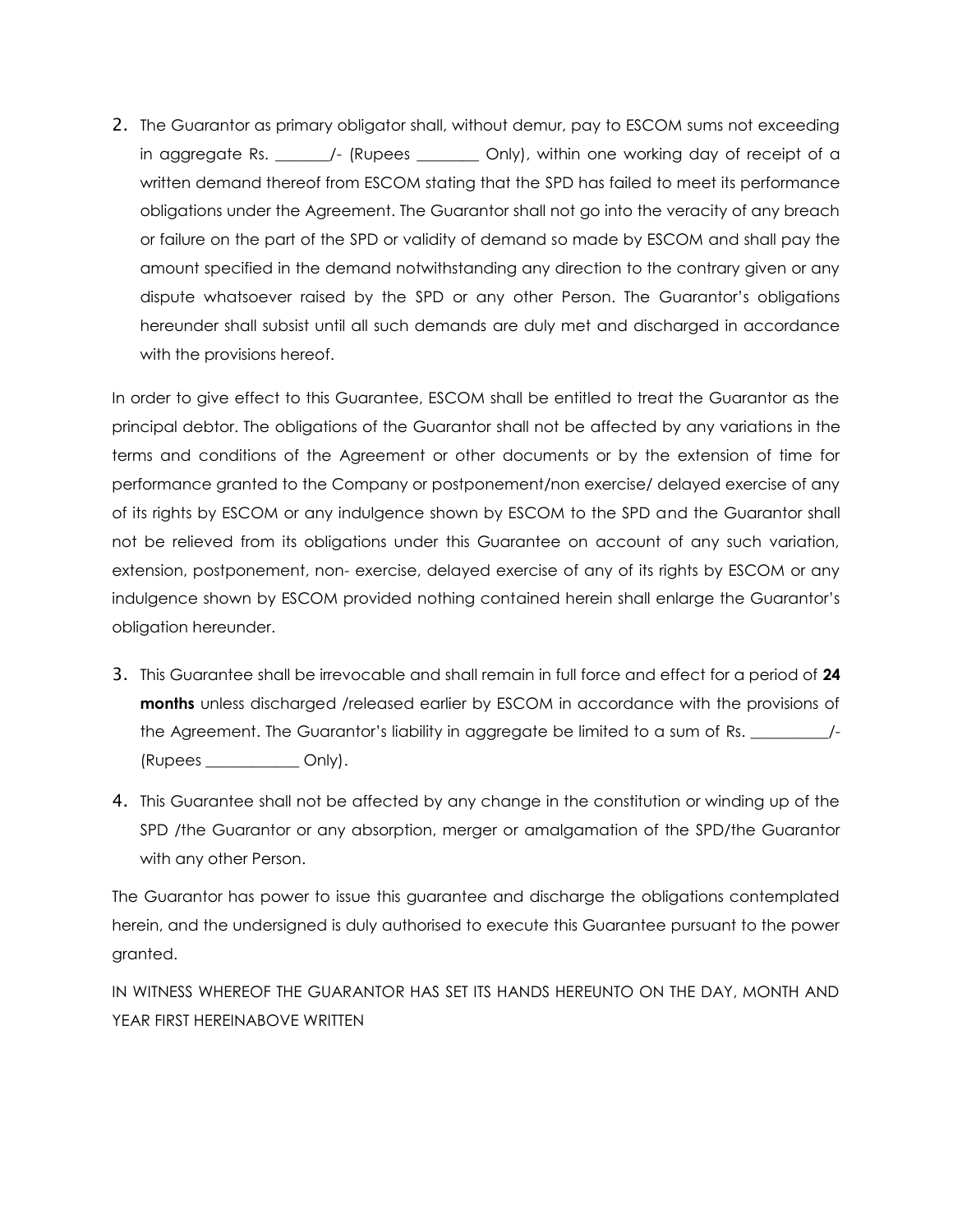## SIGNED AND DELIVERED

by \_\_\_\_\_\_\_\_\_\_\_\_\_\_\_\_\_\_\_\_\_\_\_\_\_\_\_\_\_\_\_\_\_\_\_\_Bank

by the hand of Shri \_\_\_\_\_\_\_\_\_\_\_\_\_\_\_\_\_\_\_\_\_\_\_its \_\_\_\_\_\_\_\_\_\_\_and authorised official.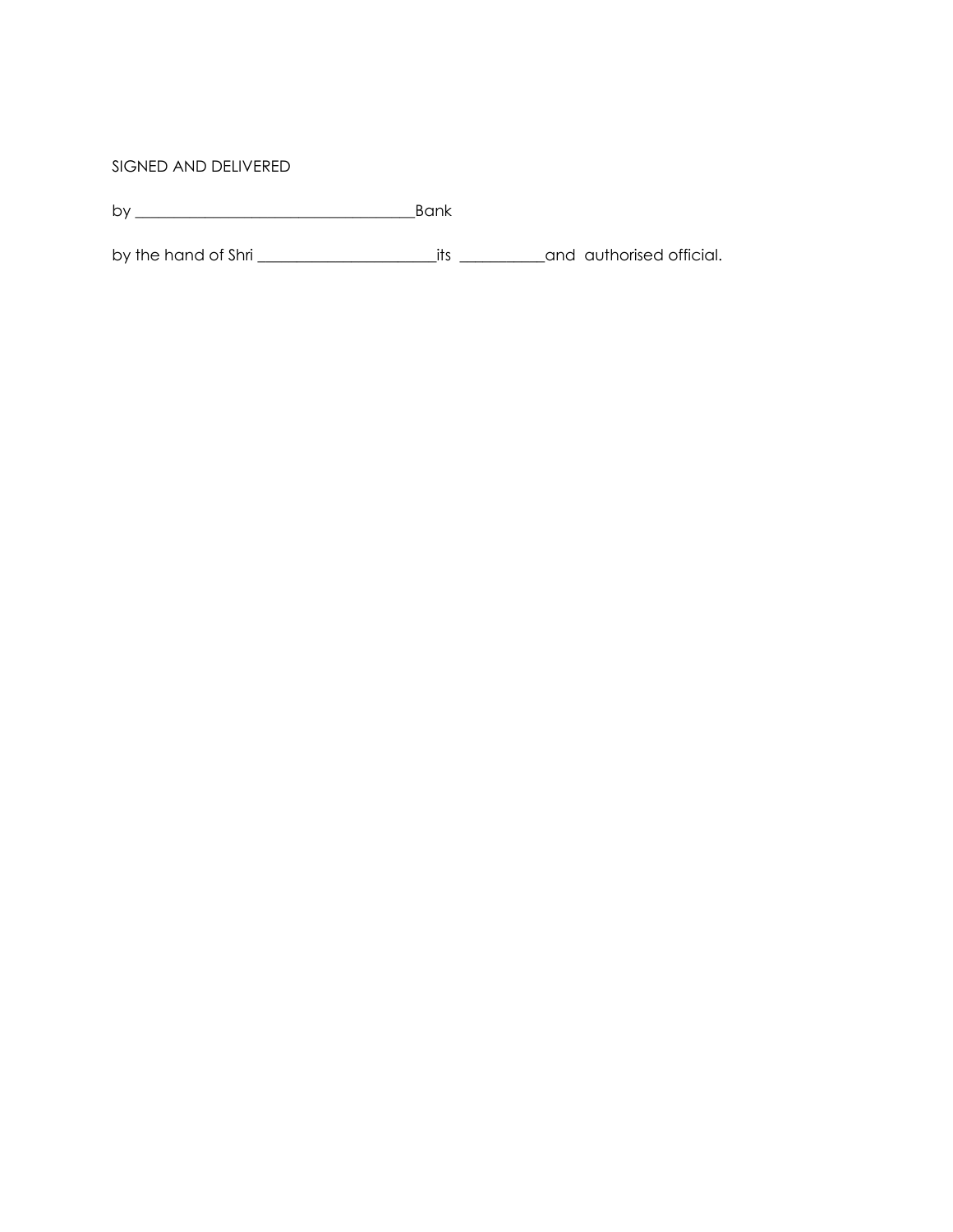#### **Schedule-3**

## **PERMITS, CLEARANCES, APPROVALS**

# **Permits, Clearances, Approvals, Statutory and Non-Statutory Permits and Clearances as applicable for Solar Power Project:**

**I**To be obtained within 12 (Twelve) months of signing the Agreement

- 1)Consent from the ...ESCOM for the comprehensive evacuation scheme for evacuation of the power generated by the proposed power projects of M/s…………… vide letter no;
- 2)Approval of the Corporation/…ESCOM for interconnection of the Project to the Grid System
- 3) Permission from all other statutory and non- statutory bodies required for the project
- 4) Clearance from the Department of Forest, Ecology and Environment.
- 5) Any other approvals/permits specific to the project
- 6) Approval of the Commission.

**II.** After completion of the construction of the project and before commissioning of the generating unit/s.

Approval of the Electrical Inspectorate, Government of Karnataka for commissioning of the transmission line for evacuation of power from the project and for commissioning of the generating unit/s installed at the at the project site.

**III** After commissioning of the project: Certification of Commissioning of the Project issued by...ESCOM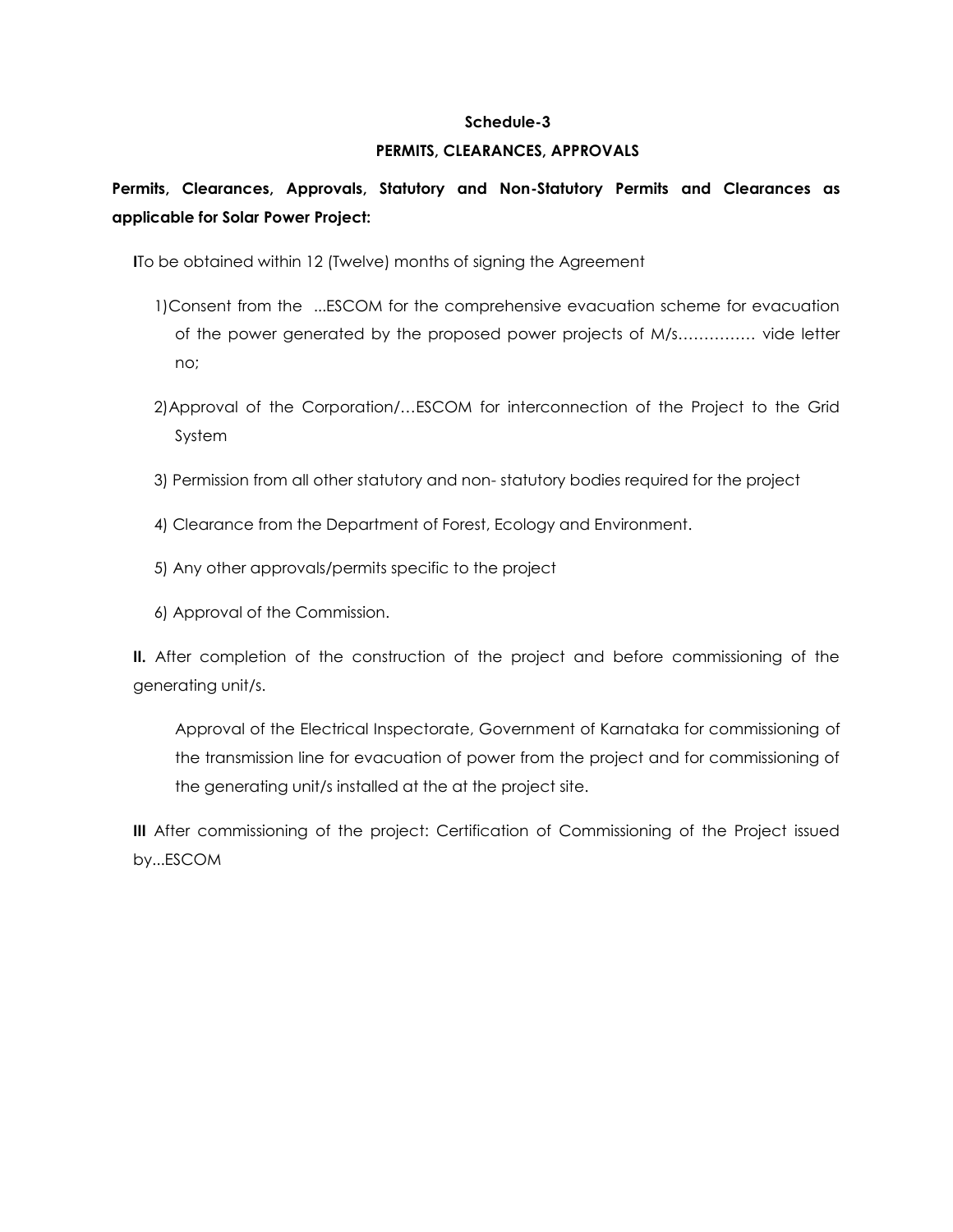# **Schedule-4 TESTING PROCEDURES**

SPD and ….ESCOM shall evolve suitable testing procedures three (3) months before the Commercial Operation Date of the Project considering relevant standards